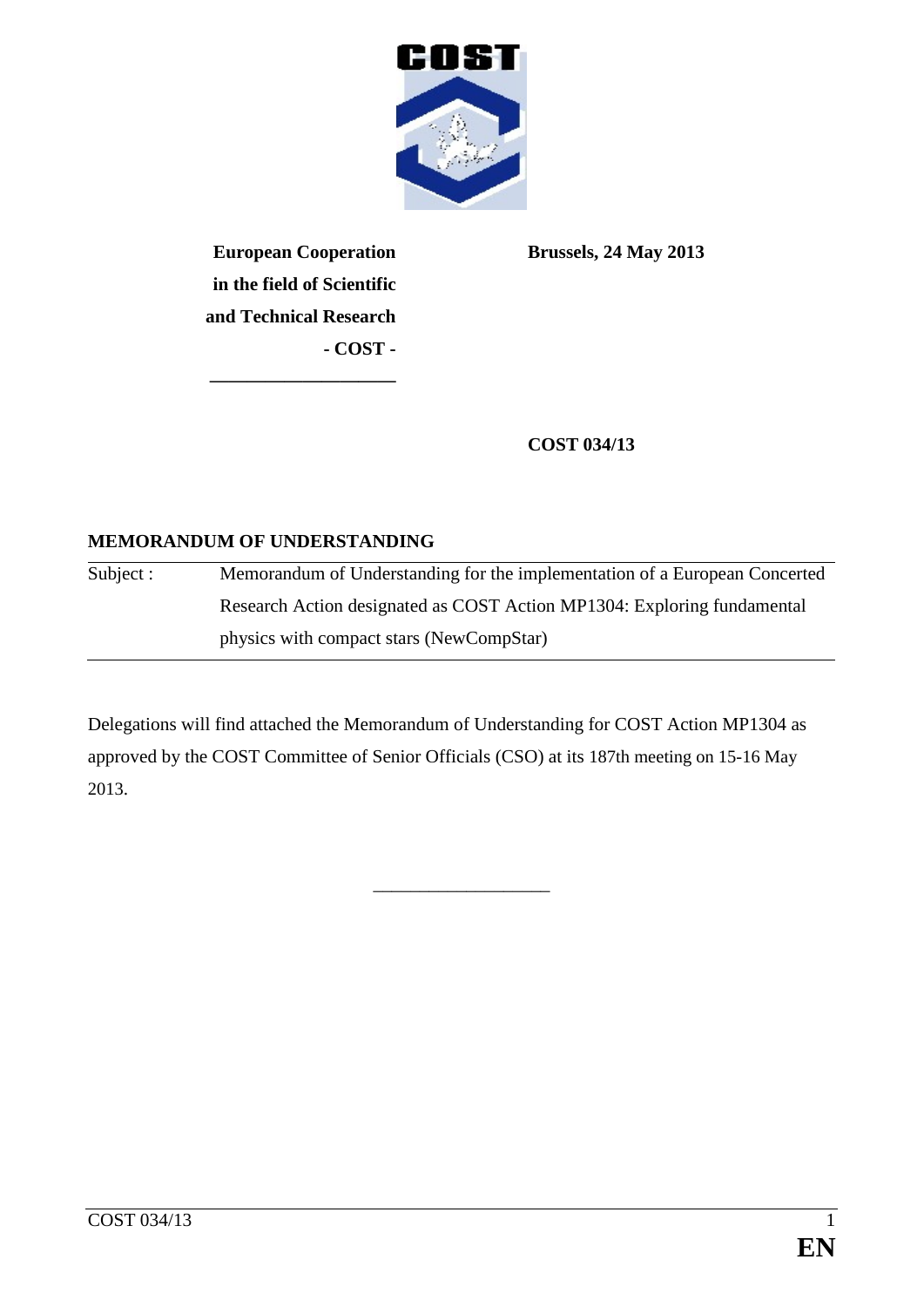#### **MEMORANDUM OF UNDERSTANDING For the implementation of a European Concerted Research Action designated as**

#### **COST Action MP1304 EXPLORING FUNDAMENTAL PHYSICS WITH COMPACT STARS (NewCompStar)**

The Parties to this Memorandum of Understanding, declaring their common intention to participate in the concerted Action referred to above and described in the technical Annex to the Memorandum, have reached the following understanding:

- 1. The Action will be carried out in accordance with the provisions of document COST 4154/11 "Rules and Procedures for Implementing COST Actions", or in any new document amending or replacing it, the contents of which the Parties are fully aware of.
- 2. The main objective of the Action is to provide an innovative connection between the microand macrophysics of compact stars, thus exploring the behaviour of matter and spacetime under the most extreme physical conditions, not accessible to laboratory experiments.
- 3. The economic dimension of the activities carried out under the Action has been estimated, on the basis of information available during the planning of the Action, at EUR 88 million in 2013 prices.
- 4. The Memorandum of Understanding will take effect on being accepted by at least five Parties.
- 5. The Memorandum of Understanding will remain in force for a period of 4 years, calculated from the date of the first meeting of the Management Committee, unless the duration of the Action is modified according to the provisions of Chapter IV of the document referred to in Point 1 above.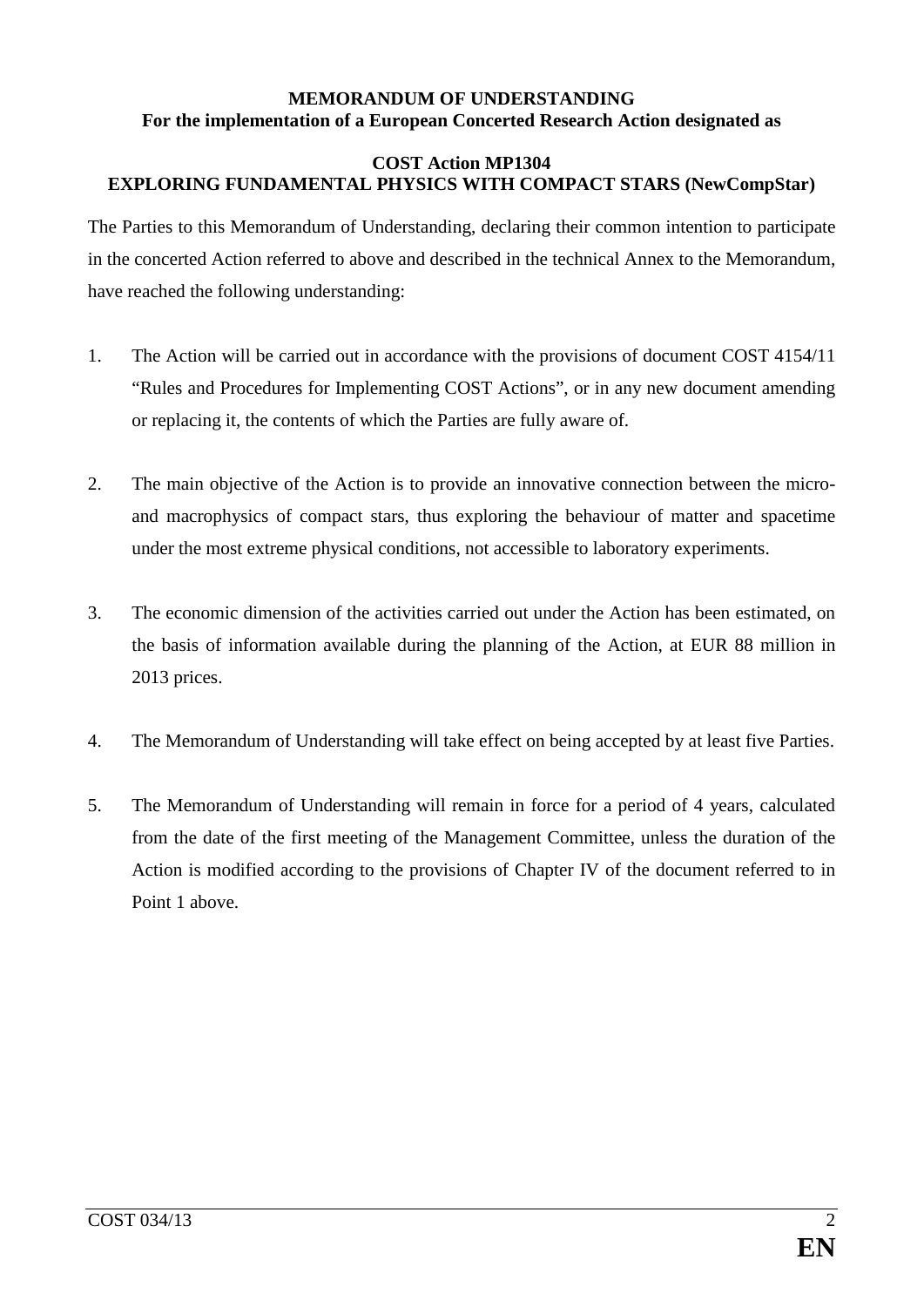### **TECHNICAL ANNEX**

#### **A. ABSTRACT AND KEYWORDS**

Compact stars, such as neutron stars, strange stars or hybrid stars, are unique laboratories that allow us to probe the building blocks of matter and their interactions at regimes that terrestrial laboratories cannot explore. These exceptional objects have already led to breakthrough discoveries in nuclear and subnuclear physics, quantum chromodynamics (QCD), general relativity and high-energy astrophysics. The upcoming generation of observatories and gravitational-wave detectors will continue to nurture innovative and fundamental discoveries complementary to those achieved through the nuclear and subnuclear experimental facilities. This Action will bring together the leading experts in astrophysics, nuclear physics and gravitational physics to address this fascinating but challenging research area through an interdisciplinary approach. In addition to an innovative and well-defined research agenda, the network will provide a dedicated training program for a new generation of scientists with wide-ranging expertise and multiple skills oriented also towards knowledge transfer and innovation.

**Keywords**: nuclear and subnuclear physics, astrophysics, gravitational physics, compact stars

#### **B. BACKGROUND**

#### **B.1 General background**

The last five years have witnessed a radical transformation in the way in which progress can be made in fundamental-physics research. After decades in which the physics of the microscopic (*i.e.*  nuclear and subnuclear physics) and that of the macroscopic (*i.e.* astrophysics and cosmology) have marched forward along two different, sometimes parallel, but distinct routes, it is now evident that major breakthroughs are to be expected only when these two routes actually overlap. This is the spirit behind the recent birth and flourishing of *astronuclear physics*, a world-wide effort in which physicists and astrophysicists (both experimentalists/observers and theoreticians) share expertise, insight and data, in an attempt to address some of the most pressing questions in physics and astronomy: What is the equation state of nuclear matter? What are the properties of spacetime near a compact object?

It is in the context of this worldwide effort that this Action places itself. The physics and astrophysics of compact stars, such as neutron stars, strange stars and hybrid stars, is a theme ripe for exploration within a large-scale collaborative project. This will be particularly true in the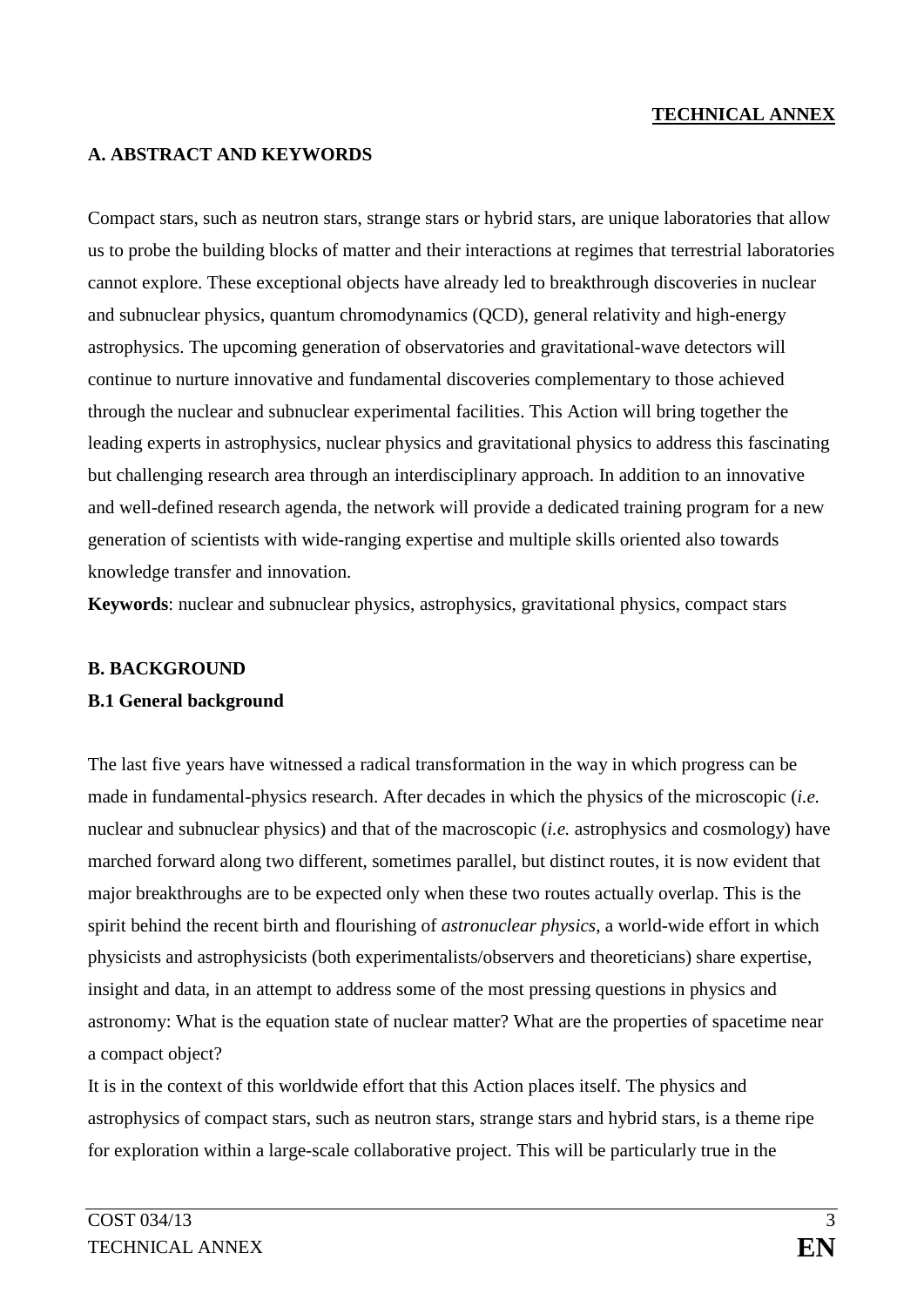coming years thanks to the developments of experimental facilities worldwide that will inevitably lead to new observations and breakthrough discoveries. This Action represents the new challenge that the European community of astronuclear physics is ready to take and for which it has already worked actively over the last years through a ESF funded Research Networking Programme (CompStar). A generation of students has been trained in a cross-disciplinary fashion and is now entering the job market as young researchers in academic institutions and as skilled scientists in the industrial and technological sector. CompStar has become a unique reference for astronuclear physics in Europe and also a model that other international communities, such as those in the USA and Japan, are inspired by. The training of young researchers provided by CompStar, however, acted only as a first attempt to break the barriers between the three disciplines on which the physics of compact stars is based. It is now time for a change of route and for a novel and more focussed effort dedicated to research more than to training, in order to coordinate and boost the research in astrophysics, nuclear/subnuclear physics and gravitational physics. This effort will allow us to make real progress in the understanding of the properties of dense hadronic matter as found in compact stars, and, ultimately, it will nurture the generation of young researchers that have been created with CompStar.

#### **B.2 Current state of knowledge**

Compact stars are ideal "laboratories" to study matter under extreme conditions of temperature, density, magnetic field and spacetime curvature. Indeed they represent the only environment in the universe where all these extreme conditions can be found, since only their enormous gravitational fields can compress matter well above nuclear saturation density. Recent years have seen many important developments as far as observations of compact stars are concerned. The launch of a new generation of satellites (e.g., Chandra, XMM Newton, Swift, Integral, Agile, Fermi) has allowed us to collect unprecedented data on the high-energy emission (X-ray and gamma-ray) of compact stars. This data, together with ground-based astronomical observations at different wavelengths (mainly radio and optical) has significantly advanced our understanding of compact stars, yielding more accurate measurements of their physical properties, as well as adding new classes of objects to the ones already known. Among the many examples worth mentioning: 1) the few upper limits for neutron-star surface temperatures of a few years ago have been replaced by detailed thermal spectra for more than 30 X-ray compact sources; 2) accurate mass measurements and tests of general relativity have been possible in newly-discovered binary systems consisting of two compact stars, one of which contains two pulsars; 3) the study of anomalous X-ray pulsars and of soft gamma-ray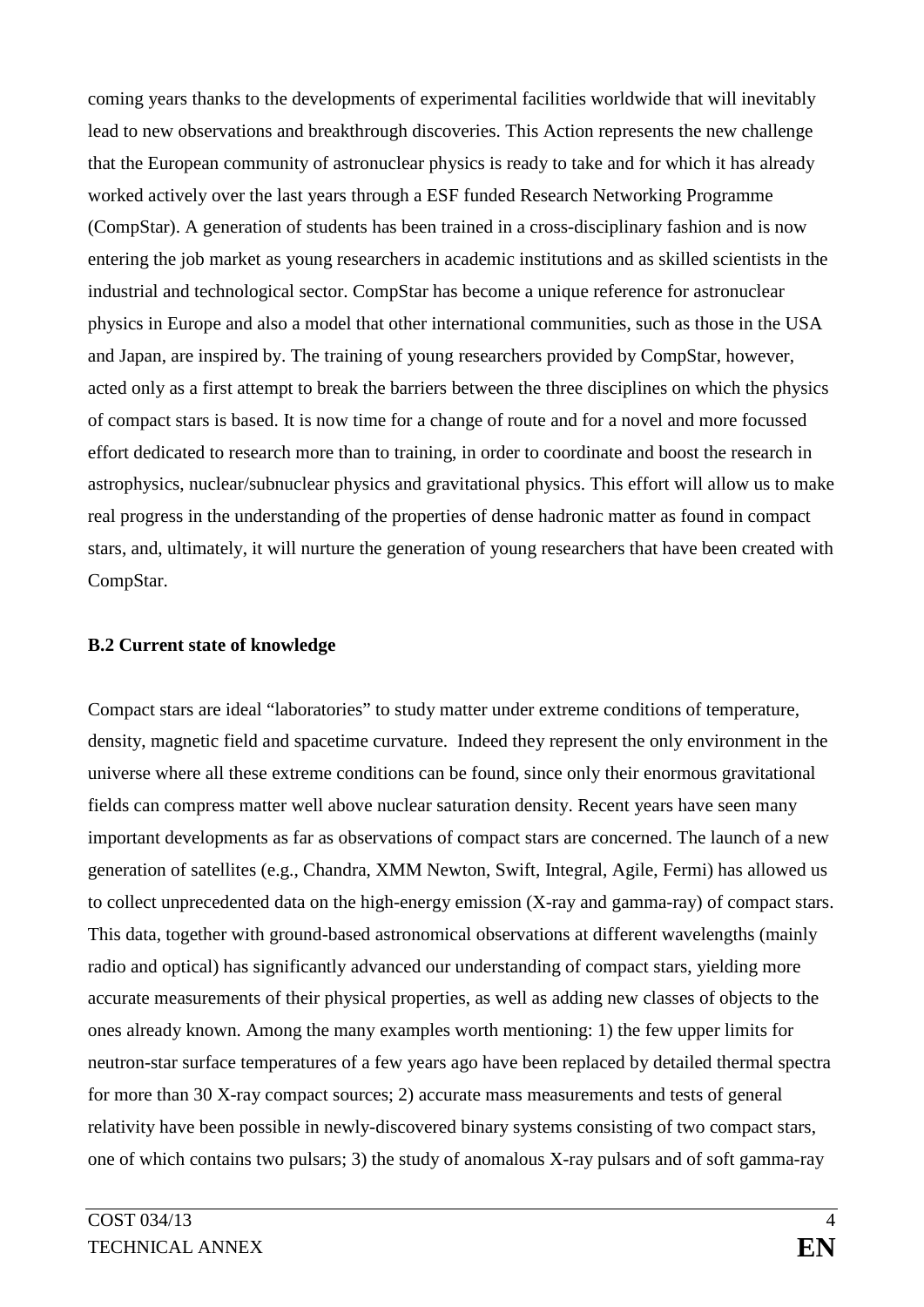repeaters has brought more and more evidence for the existence of *magnetars*, young neutron stars with extremely high magnetic fields which power their emission; 4) the accurate measurements via radio observations of neutron stars with masses around two solar masses has set important constraints on the nuclear equation of state, ruling out some theoretical models; 5) observations of the compact object in the Cassiopeia-A remnant has provided evidence for superconductivity and superfluidity in neutron star interiors.

In addition, new projects, such as the gravitational-wave detectors Advanced LIGO and Advanced Virgo are being installed, while even more ambitious projects, such as the proposed ESA-M3 X-ray mission LOFT (Large Observatory for X-ray Timing), are planned in the near future. In the radio domain, LOFAR (the LOw Frequency ARray) is already taking exciting new data, while FAST (Five hundred meter Aperture Spherical Telescope) and SKA (the Square Kilometer Array) are under development and will provide us with an unprecedented wealth of information about pulsars. On the nuclear-physics side, data obtained at Alternating Gradient Synchrotron (AGS, Brookhaven, USA) and Super Proton Synchrotron (SPS, CERN, Switzerland) will be completed and improved by new experiments that will take place in several sites in Europe, e.g., the Helmholtz Centre for Heavy Ion Research, GSI (Helmholtzzentrum für Schwerionenforschung GmbH, Darmstadt, Germany) or Nuclotron (Dubna, Russia) and new exotic beam facilities such as Facility for Antiproton and Ion Research (FAIR) at GSI (Darmstadt, Germany) and "Système de Production d'Ions Radioactifs en Ligne" - generation 2 (SPIRAL2) at Grand Accélérateur National d'Ions Lourds (GANIL, National Large Heavy Ion Accelerator, Caen, France).

It is only now that observations are starting to yield results that can discriminate between different theoretical scenarios and that nuclear and subnuclear facilities are performing experiments that could advance our understanding of the dense matter equation of state. However, a proper exploitation of this large pool of observational and experimental data can be achieved only through a collaborative effort in which scientific communities that traditionally work independently are brought together to analyse the different phenomena that take place in compact objects. The synergy that will result, will lead to a comprehensive and consistent theoretical picture to interpret and explain the observed phenomenology and understand the properties of matter and spacetime in its most extreme realization. A COST Action represents therefore the best opportunity for interconnecting and educating a class of researchers able to work across the borders of three disciplines that have been so far fragmented. Because the Action will represent much more than the sum of the single parts, the scientific research and production that will follow will benefit enormously and major progress will be achieved in the understanding of some of the most fascinating objects in the universe.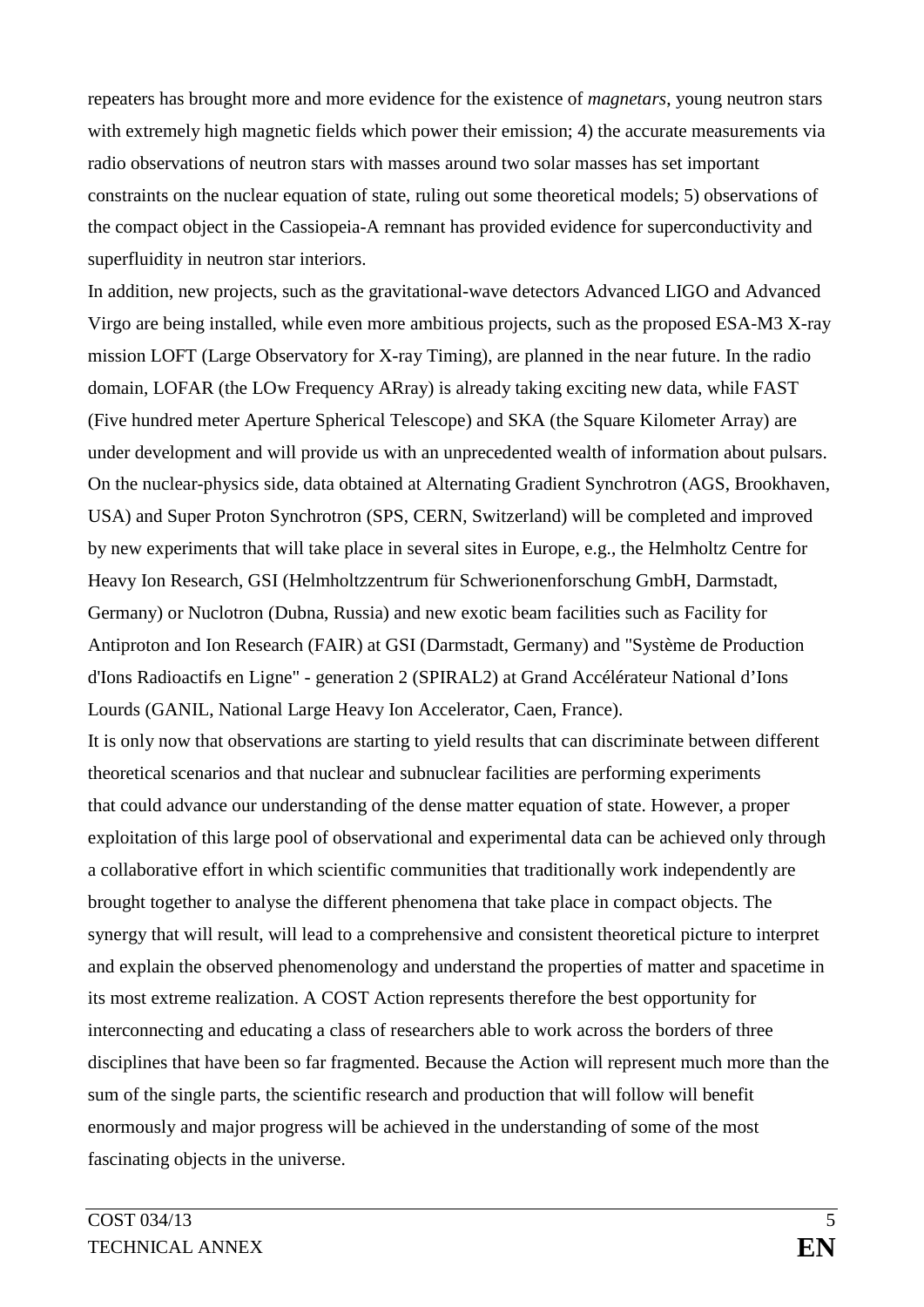#### **B.3 Reasons for the Action**

The wide range of observational and experimental data that is about to be collected serves to illustrate two important aspects of the work in this area. Firstly, it shows it is a very active and productive field, reasonably well-funded on a national level and which will foster new generations of scientists working on the astrophysics of compact stars, *or* on the nuclear/subnuclear physics aspects, *or* on the gravitational ones. At the same time, however, it shows the need for a Europeanwide support for this type of research, thus calling for an initiative in which all the national initiatives are collected within a wider networking activity. Indeed, while funding for research in each of the relevant disciplines has been, and is, available in most countries, thus making possible the training of young scientists and the development of research lines in each of these specific fields, very little has been done so far to break the barriers between the three disciplines. What is needed now to significantly advance our knowledge of compact stars does not require significant additional research funding at national levels, but rather a cross-disciplinary effort to create a synergy between the different areas of knowledge, so that the existing but fragmented lines of research can be coordinated and interact. CompStar was focused on the *training* of students and young postdocs in the three fields and has formed a lively new pool of researchers with a broad interdisciplinary education. The COST Action aims at a different, novel goal while exploiting what has been built with CompStar. While maintaining continuity with the crucial training of new generations, this Action aims instead at networking the existing fragmented communities to boost *cross-disciplinary research* and at promoting new approaches, using the previously-formed young scientists to catalyse discussion and collaboration among the three disciplines. This objective is a necessary one to interpret and understand the wealth of observational data expected in the near future, and which must be analysed as complementary parts of a complex puzzle. The instruments offered by a COST Action are ideally suited for this goal. In addition, the COST framework will offer the possibility of networking with new countries, thus going beyond a purely European scenario. Indeed, countries such as Armenia, Australia, Brazil, Mexico, Russia, and South Africa have research groups and observational facilities that justify their involvement and have expressed enthusiastic support to this initiative.

Although the physics of compact stars lies mostly within the realm of fundamental research, it can have an indirect impact on industry. The investigations of nuclear matter, in fact, can influence many real-world applications, such as the construction of improved nuclear magnetic resonance tools in medicine and the development of more accurate nuclear cures for cancer. A deeper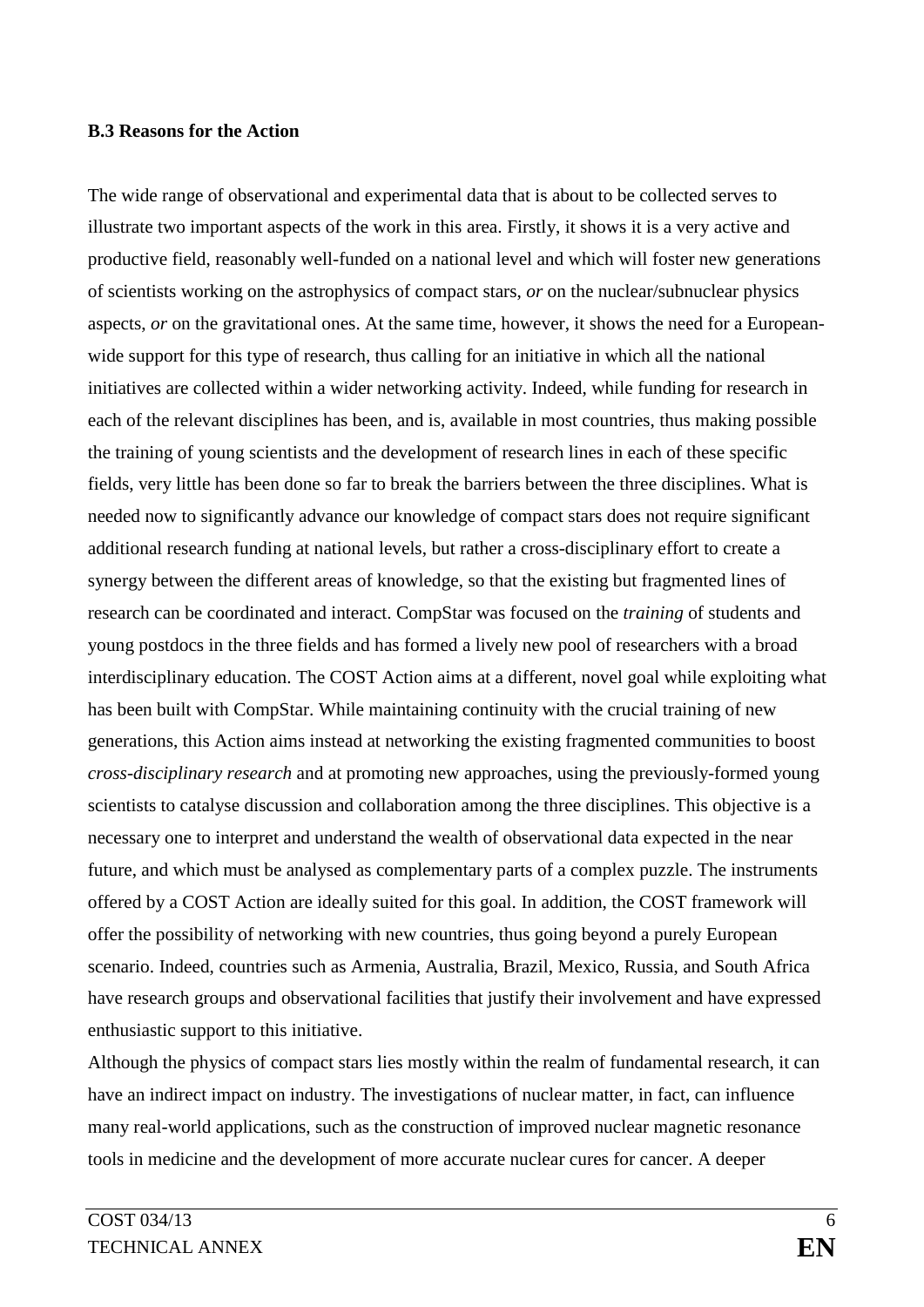knowledge of the properties of hadronic matter in extreme environments can also help studies towards more secure and cleaner sources of energy. Similarly, astronuclear physics can have a direct impact also on society through the training of highly-skilled scientists whose ability as problem solvers could be of use in the non-academic world. The interaction between theorists and observers, which is a distinguishing feature of this Action, will help create young scientists with multiple expertise, ranging from complex mathematical tools and advanced supercomputing techniques over to the ability to interrogate large and complex data sets. All of these skills can be employed profitably in a diverse range of high-end jobs in Europe and worldwide.

#### **B.4 Complementarity with other research programmes**

To the best of our knowledge, there is no similar COST Action or other significant Europeanfunded initiative running currently. However, it should be noted the existence of two other COST Actions with which collaboration is possible in principle. Firstly, the Action "Black holes in a violent universe" (MP0905) deals with the physics of black holes and not with the structure of dense matter. It therefore has a very different scientific focus, but shares from the astronomical side many of the facilities that will be important for us. Hence, a collaborative effort, mostly on the observational side, with the scientists in MP0905 will benefit both Actions and will be sought actively.

Secondly, the Action "The String Theory Universe" (MP1210) has some resonance with this Action, at least as far as the QCD aspects of string theory are concerned. MP1210 is a highly theoretical one and does not have the strong experimental/observational counterparts of the present Action. However, there are some complementary aspects, which can be beneficial to both parties. In particular, the predictions from string theory about some extreme scenarios of dense matter can find optimal testbeds in the phenomenology of compact stars. At the same time, the new scenarios explored in the String-Action can be used for novel interpretations of the experimental and observed data of relevance in this Action. Also in this case, a collaboration will be promoted.

# **C. OBJECTIVES AND BENEFITS**

# **C.1 Aim**

The main objective of the Action is to provide an innovative connection between the micro- and macrophysics of compact stars, thus exploring the behaviour of matter and spacetime under the most extreme physical conditions, not accessible to laboratory experiments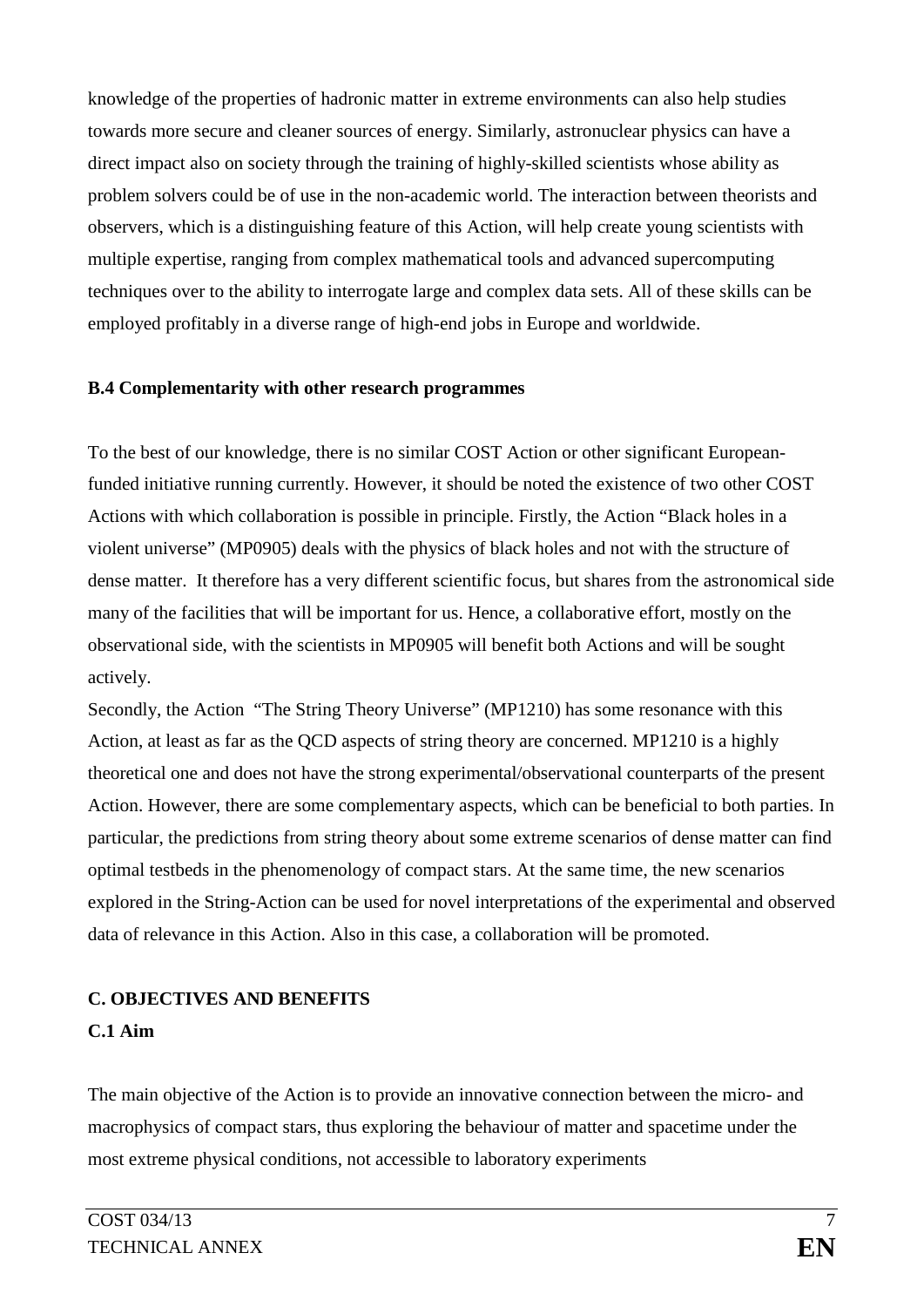## **C.2 Objectives**

The main objectives of this Action are:

- **Coordination.** The Action aims at coordinating the research efforts of the currently disjoint astrophysical, nuclear and gravitational-physics communities and at promoting collaborations across different disciplines.
- **European leadership.** The Action aims at securing Europe as the global leader in astronuclear physics, serving as a role model for the research efforts in other parts of the world.
- **Training.** The Action aims at training a new generation of young scientists with broad skill sets, vital for successful research, but also for careers in the wider world, e.g. industry and technology.
- Gender Issues. The Action aims at providing an environment where female scientists, currently under-represented in the field, receive the necessary encouragement and support.
- **Dissemination of results.** The Action aims at disseminating the scientific results achieved on the largest scale possible, including the traditional scientific communities, but also the wider public and, whenever appropriate, policy makers.

# **C.3 How networking within the Action will yield the objectives?**

The objectives of the Action described above will be achieved as follows:

# **Coordination:**

- Three interdisciplinary *Working Groups* (WGs) will be set up and meet regularly (see Section D.1).
- Three *Synergy Agents* (SAs) will be appointed, whose role is to ensure close dialogue among the three WGs. They will be senior scientists, with both the scientific vision and the personal prestige to make sure an efficient networking takes place (see Section D.1).

## **European leadership:**

- Senior members of the Action will participate in major international conferences as spokespersons of the activities of the Action.
- During the second part of the Action, a "white paper" will be prepared to document the prospects and potential of future astronuclear physics initiatives. The paper will serve as a reference for the planning of future research in the field.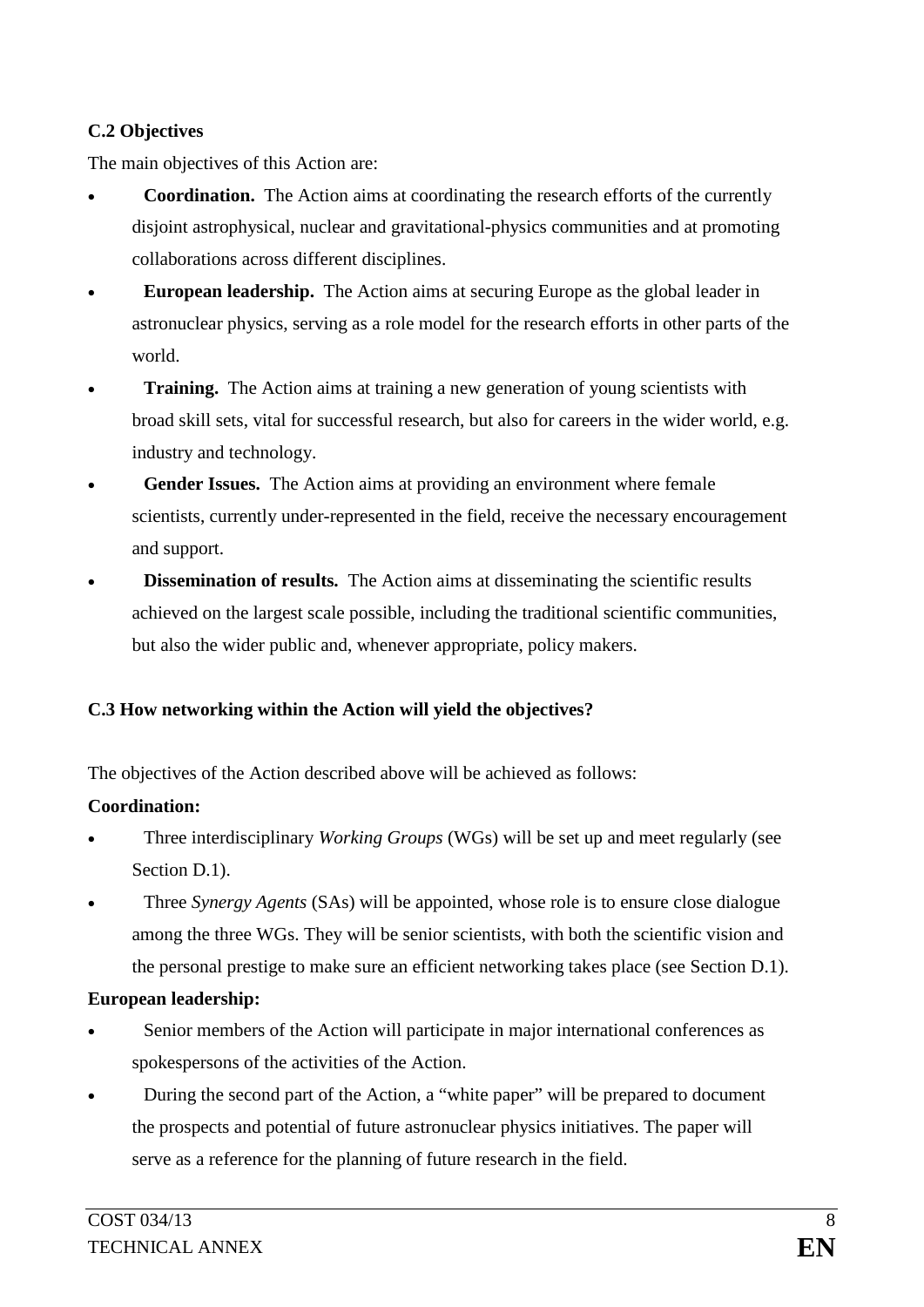### **Training:**

- A series of interdisciplinary schools and workshops will be organized (see Section E.1)
- Early Stage Researchers (ESRs), that is, students and junior postdoctoral researchers, will spend time at an institution whose core expertise lies outside that of their home institution.
- Exchange visits of young and senior scientists across participating groups will be arranged.

#### **Gender Issues:**

- A *Gender Coordinator* (GC) will be appointed and will be member the Steering Committee (SC). Her/his role will be to represent gender issues within the Action and to promote the suppression of gender barriers where present (see Section E.4).
- The Action will actively promote women to leading and coordinating positions.
- An online *FemmeNet*, inspired by a similar initiative of the Max-Planck society, will be established within the Action. Overseen by the GC, it will provide mentoring and counselling on family and career issues.

### **Dissemination of results:**

The Action will setup a Website with several areas presenting results both for the scientific community and for the public at large.

The Action will build *Compose*, an online database containing the equations of state, reaction rates and transport properties produced by researchers within and outside the Action. It will be highly flexible, allowing for the easy upload and download of information about several equations of state and their properties. This novel tool will be publicly available and will be part of the long-term legacy of the Action.

## **C.4 Potential impact of the Action**

- Creation of a new generation of scientists with genuinely multidisciplinary skills oriented towards knowledge transfer and innovation to be used in both basic research and industry.
- Building of an interdisciplinary European astronuclear community that will act as a role model for the extra-European international communities.
- Attraction of the general public to the fascinating world of compact stars and of their rich physical and astrophysical phenomenology.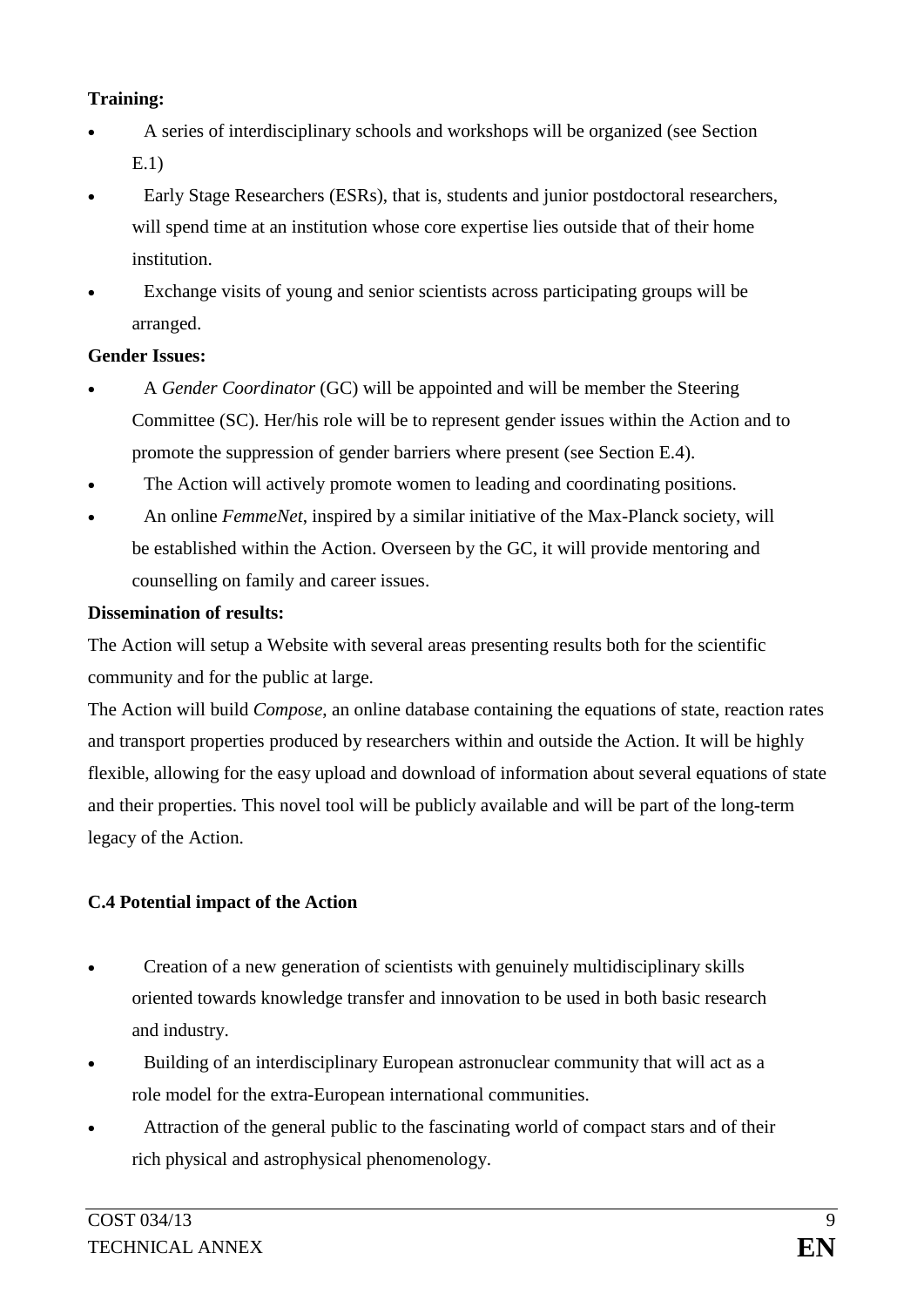Exploration of the building blocks of nuclear/subnuclear matter that could ultimately lead to future cleaner and safer sources of energy and novel applications in medical diagnostics and cures.

#### **C.5 Target groups/end users**

- The international scientific community, which will benefit from the advances in research facilitated by this Action.
- The European industrial and technological sector, which will benefit from the young and brilliant researchers trained within the Action and equipped with unusually broad skill-sets. Many of these will later search employment out of academia, thus providing the European industry and technology with a much-needed high-education expertise.
- All scientists needing information about equations of state for their research in astronuclear physics. Through their access to the *Compose* online database, they will have a single point of access to a variety of information which is now largely dispersed and difficult to obtain.
- The nuclear-fission sector, since the hydrodynamic flows studied in this Action have close parallels with phenomena in nuclear fission reactors.
- The nuclear-fusion sector, since the magnetohydrodynamical (MHD) flows studied in this Action have close parallels with phenomena in magnetically confined fusion.
- The researchers interested in development of new materials, since the heavy-ion collisions studied in this Action can produce heavy isotopes with novel properties that can find immediate industrial and technological use.

## **D. SCIENTIFIC PROGRAMME**

## **D.1 Scientific focus**

Although astronuclear physics has a rich and intricate astrophysical phenomenology, it revolves around a few questions that are still fundamentally open:

- 1. What are the transport properties of hot/cold dense matter?
- 2. What is the role of the equation of state in core-collapse supernovae?
- 3. What is the role of the equation of state in binary neutron star mergers?
- 4. Are binary neutron star mergers behind short gamma-ray bursts (GRBs)?
- 5. How does the equation of state influence pulsar/magnetar dynamics?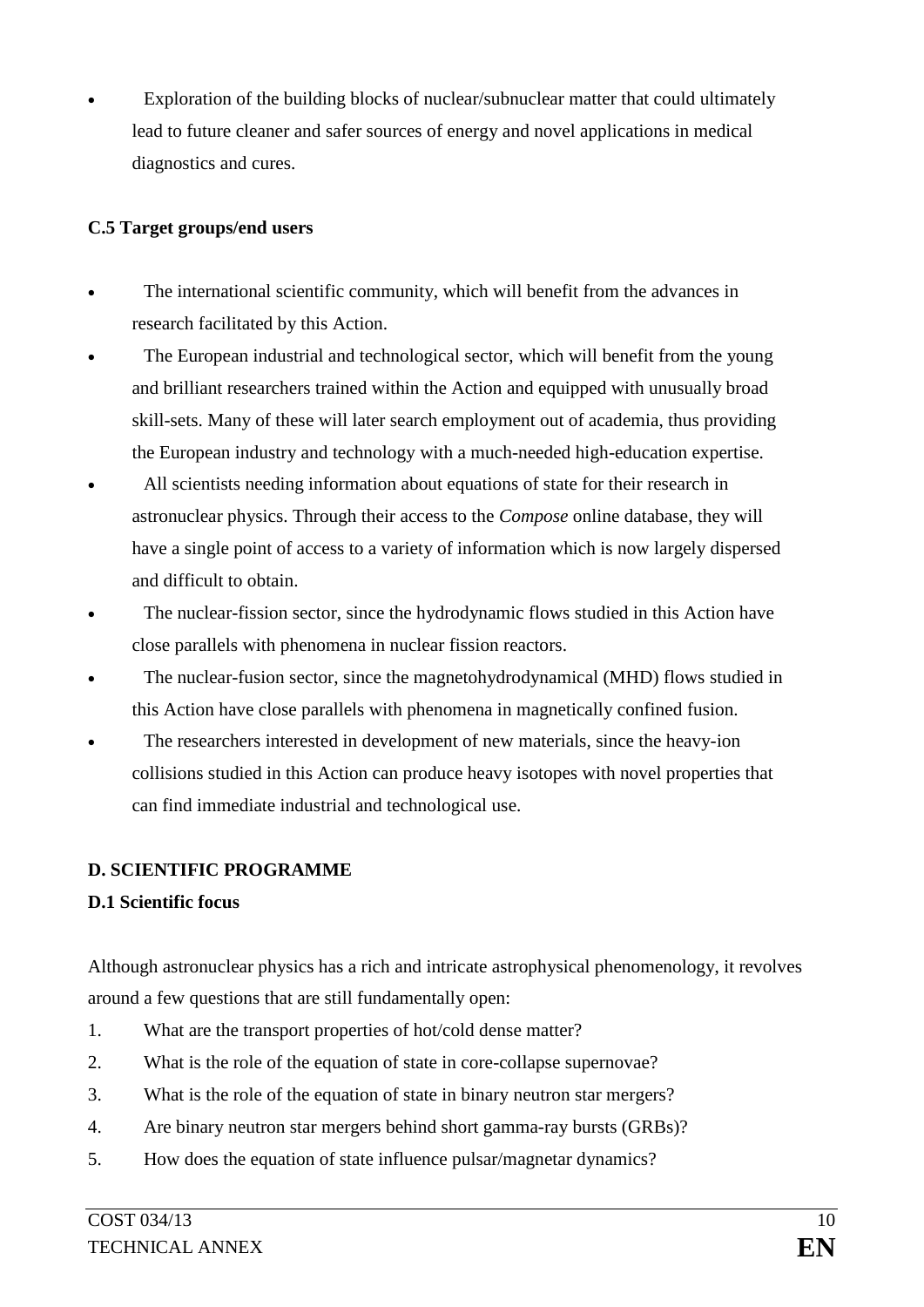- 6. How can observations of neutron stars (isolated or in binaries) constrain the equation of state?
- 7. How do matter properties change under extremely strong electromagnetic fields?

8. How can neutron stars be used to test general relativity and other theories of gravity? All of these questions involve astrophysics, nuclear/subnuclear physics and gravitational physics, with a direct impact on our understanding of matter, of astronomy and of strong-field gravity. This Action will address these questions by carrying out research in three main interdisciplinary WGs that reflect the present expertise of the different communities. The work in these WGs will be interconnected through the activities of the three SAs, who will promote the breakdown of traditional barriers and transfuse knowledge across areas.

The three WGs of the Action will be:

### **WG1: observations and modelling of compact stars**

The recent past has seen substantial advances in our understanding of the astrophysics of compact stars, thanks to the availability of new telescopes and space observatories. The input of these instruments has been crucial for our understanding of compact stars. In addition, planned instruments, (e.g., FAST being the world's largest single dish radiotelescope, LOFT with its novel pulse profile modelling and SKA with its very high sensitivity) will provide us with an unprecedented wealth of information on compact stars. The theoretical work so far has tended to neglect the effects of the magnetic field and was usually restricted to one-dimensional simulations. Only in the last decade, multidimensional studies have been carried out to explore in detail the effect of magnetic fields in scenarios such as core-collapse supernovae, the long-term cooling of strongly magnetized neutron stars, the bursting activity of magnetars, the merger of neutron-star binaries, or the crustal cooling after an active period in low-mass X-ray binaries. This Action will use the existing experience of its members to include magnetic fields and rotation, together with state-of-the-art microphysics inputs, in multidimensional simulations of the different astrophysical scenarios involving compact stars. By close interaction with the theoretical and observational teams, this Action will develop an all-encompassing approach to the diverse manifestations of neutron stars, taking input both from the microphysics results of WG2 and from the theoretical modelling of the spacetime of WG3. Our ultimate goal is to link the various, partly contradictory results, in an approach that uses radio, X-ray and gamma-ray observations, and to contrast them with the theoretical predictions (e.g., neutron star hydrodynamical and MHD simulations, pulsar glitch models, emission processes, atmospheric and magnetospheric models) and their implications (through neutron star population synthesis). The results of this effort will be both timely and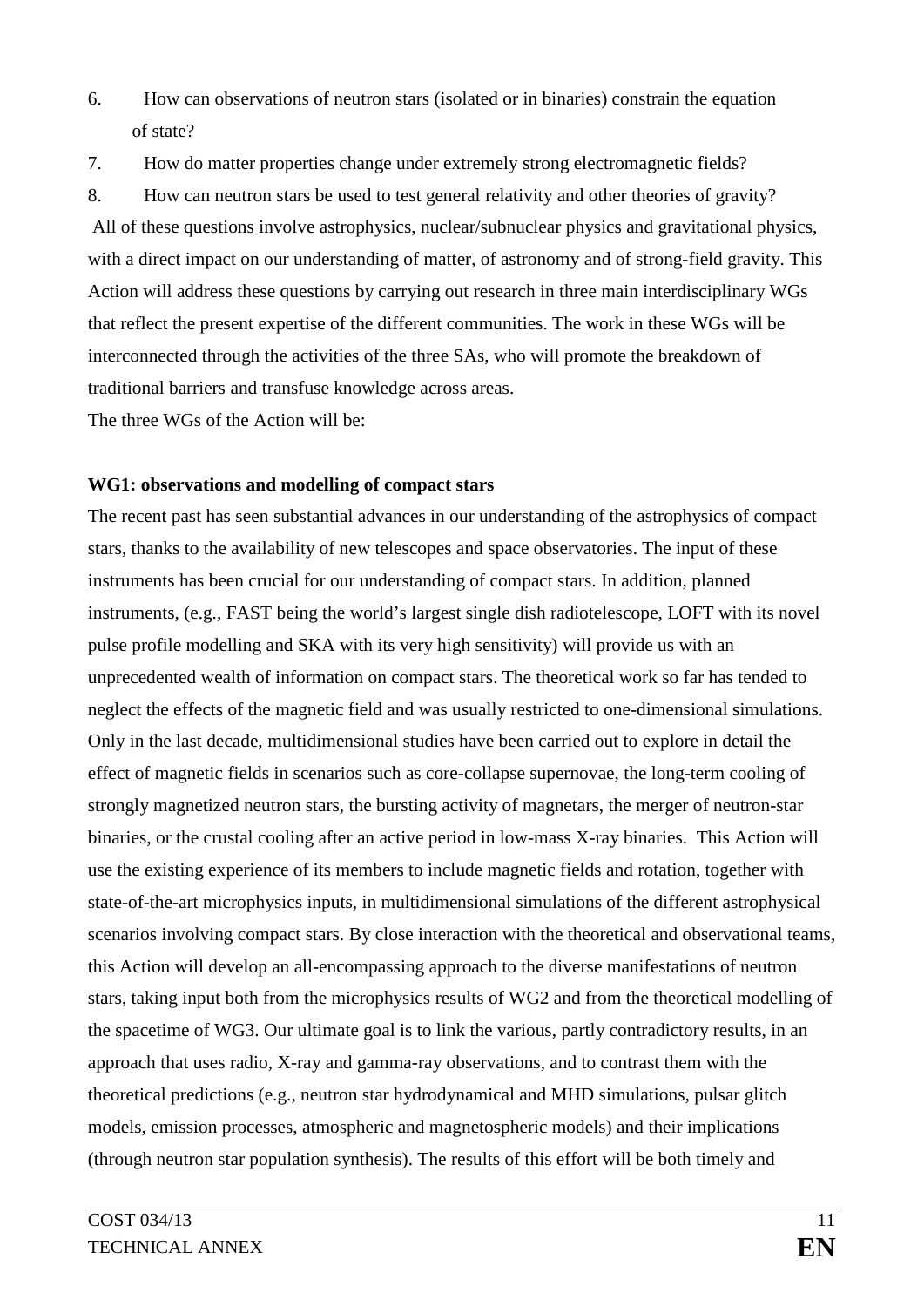important, amplifying enormously the scientific impact of the new generation of satellites exploring high-energy astrophysics.

#### **WG2: physics of the strong interaction, theory and experiment**

Compact stars, and the observed astrophysical processes related to them, give stringent constraints on the properties of dense and hot hadronic matter, such as equation of state, superfluidity, transport coefficients and elasticity parameters. Probing strongly interacting matter under extreme conditions requires bringing together experts in low-energy QCD and in many-body theories. Indeed, one of the main theoretical issues is that the theory describing the interaction and dynamics of quarks and gluons, i.e., QCD, is non-perturbative in the regimes of interest for compact stars. Additionally, many-body effects such as pairing or collective behaviour make the phase diagram of hadronic matter very rich and at the same time, subtle to describe.

Several important issues will be explored in detail by this Action using the information coming from the observations and modelling of compact stars, thus in close interaction with WG1 and WG3. The first one is the structure of the phase diagram of strongly-interacting matter, with a possible deconfinement of quarks in compact stars and core-collapse supernovae or a transition to hyperonic matter. A second one concerns the properties of purely nucleonic matter. The nature of the bare nuclear interaction, in fact, is still largely debated and the recent developments of effective field-theory approaches or renormalisation-group methods illustrate its liveliness. The short-range nature of the bare nuclear interaction determines, to a large extent, the in-medium correlations, as well as the importance of many-body interactions. Additional long-range correlations, such as pairing among Cooper pairs or collective behaviour, have also important consequences on the microscopic properties of dense matter, and thence on observable processes such as cooling, pulsar glitches and oscillations of compact stars. A third issue concerns the statistical description of nuclei at finite temperature and in dilute matter, which is important for the modelling of the equation of state, but also for the reaction-rates of electron-capture, photo-dissociation, and neutrino scattering in core-collapse supernovae. This Action will calculate these reaction-rates and the transport properties as applications of the best nuclear reaction models and build the background microphysical knowledge needed by WG1 and WG3.

Although at much smaller densities, nuclear experiments also represent a different way to probe the nuclear interaction and the in-medium correlations in the best-controlled systems, providing constraints on the properties of finite nuclei in their ground and excited states, and in the out-ofequilibrium plasma produced in heavy-ion collisions. The relation between nuclear experiments and the physics of compact stars is not straightforward, but the novel synergy between nuclear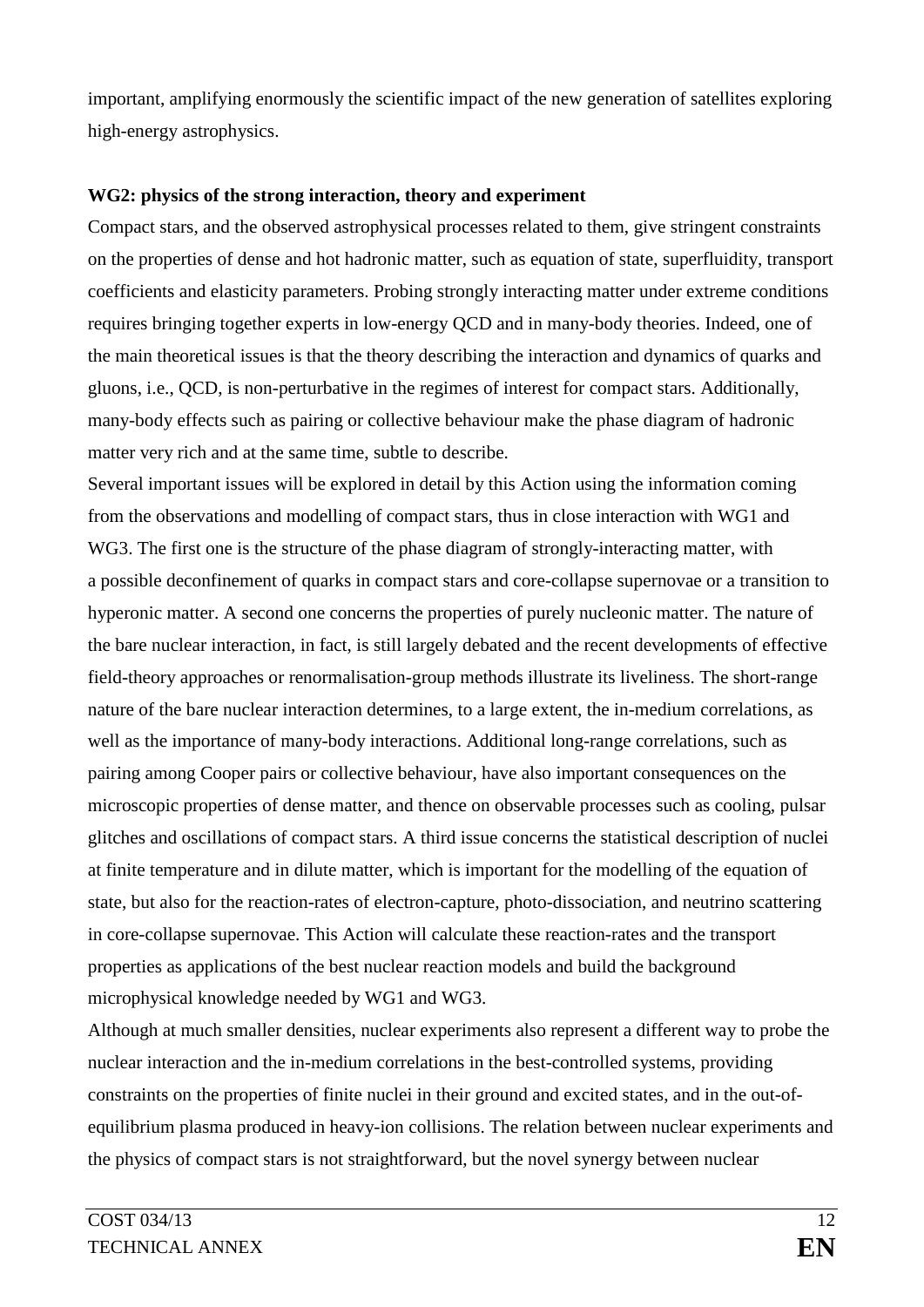experiments and astronomical observations of compact stars will impact on all of the theoretical modelling relevant to this Action.

#### **WG3: gravitational physics theory and observations**

The strong gravitational fields of neutron stars make them potentially detectable sources of gravitational waves, both as members of binary systems, and as individual emitters when they are produced in a core-collapse supernova, when they collapse to a black hole, or undergo any sort of non-spherical oscillation. Indeed, the inspiral and coalescence of neutron star binary systems (either as double neutron star systems or when considering the presence of a black hole) are the prime candidates for the first ever detection of gravitational waves by the Laser Interferometer Gravitational-Wave Observatory (LIGO)/Virgo (gravitational wave) detector network. Their discovery would provide an important test of strong-field general relativity, but such detections require accurate signal templates. Most significantly for this Action, the late stages of the coalescence, and the merger itself, will be sensitive to the equation of state of the colliding stars. The construction of sensitive templates, by means of large-scale numerical computations, will be a central task of WG3, and provides an intimate connection between this and WG2. The final merger itself is likely to produce a short GRB. Detailed numerical modelling of this process connects therefore with the activities of WG1, and, through possibly populating the Galaxy with heavy elements, has important repercussions for the nuclear/subnuclear physics explored in WG2. Equally important, individual neutron stars can emit gravitational waves through a variety of mechanisms. These include non-axisymmetries of rotating stars induced by elastic/magnetic strains, and excitation of normal modes of oscillation. Both of these are sensitive to detailed properties of the equation of state and are closely related to the calculations of WG2, while the effect of gravitational wave emission on neutron star spin frequency provides a natural link with the activities of WG1. As outlined above, in addition to WGs and their work described above, the research will be catalysed by three SAs. These will be senior scientists with interdisciplinary expertise, who will ensure that a high level of communication is setup among the various WGs and will provide input on possible new synergies.

#### **D.2 Scientific work plan methods and means**

Below are detailed the main topics which will be addressed in each WG and which reflect the eight fundamental questions introduced in Section D.1.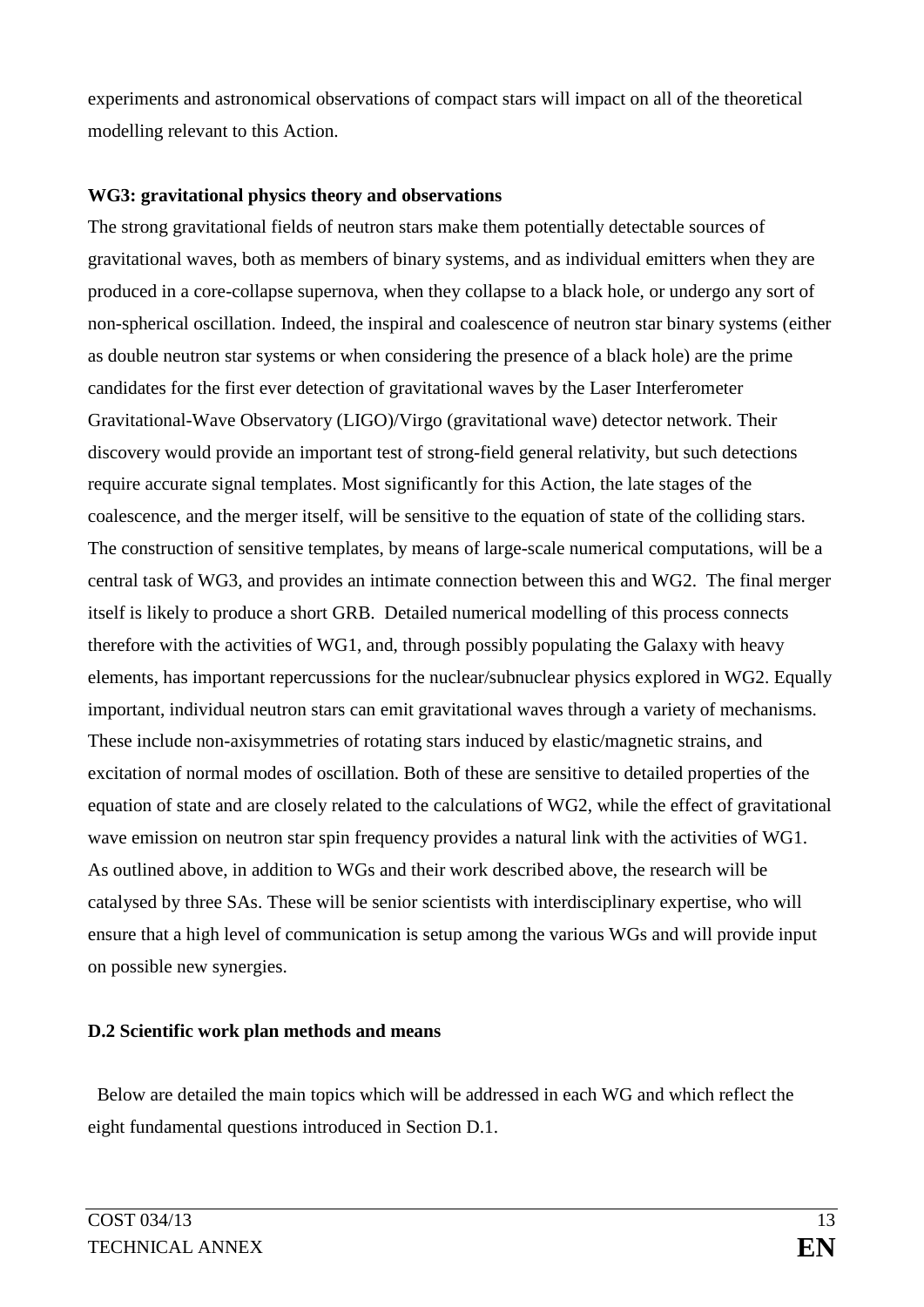#### **WG1: modelling and observations of compact stars**

- 1. Understand core-collapse supernovae and their connection with GRBs. The WG will use the existing codes in the Action and extend them to include realistic microphysical inputs to simulate the collapse of stellar cores, the formation of proto-neutron stars and its connection with long GRBs, and also the merger of binary neutron stars and its connection with short GRBs.
- 2. Understand cooling properties of middle-age neutron stars and magnetars. By using cooling codes, the WG will follow the self-consistent evolution of the temperature and the rotational properties when coupled to the magnetic field evolution, comparing the predictions with the observations.
- 3. Understand magnetar bursts, flares and quasi-periodic oscillations. The WG will model the release of built-up strain (in terms of seismic waves, Alfven waves and heat) through numerical multidimensional simulations, in order to provide a complete picture of magnetar flares and of the subsequent quasi-periodic oscillations.
- 4. Understand pulsar emission and timing. The WG will investigate the magnetospheric processes leading to the radio-emission and relate these to the spectral and timing properties identified by pulsar observations. Models for pulsar glitches will also be constrained by or developed from new observations.
- 5. Understand the emission from X-ray binaries containing a neutron star. The WG will simulate the burst and subsequent cooling of the star after an active period and confront it with observational data to infer properties of the crust. It will deduce mass-radius measurements through different spectral and timing techniques and will study the physics of the plasma-magnetospheric interaction.

The main methods and means used within this WG will be:

- Hydrodynamical and magnetohydrodynamical (MHD) simulations in multidimensions.
- Spectral data-analysis from observations in the radio, infrared, optical, X-ray and gamma bands.
- Timing data-analysis from observations in the radio, X-ray and gamma bands.
- Simplified modelling of compact stars for first rough explanations of the observed phenomenology.
- Modelling of radiative transfer for photons and neutrinos.
- Perturbative analysis of oscillating stars with different levels of magnetization.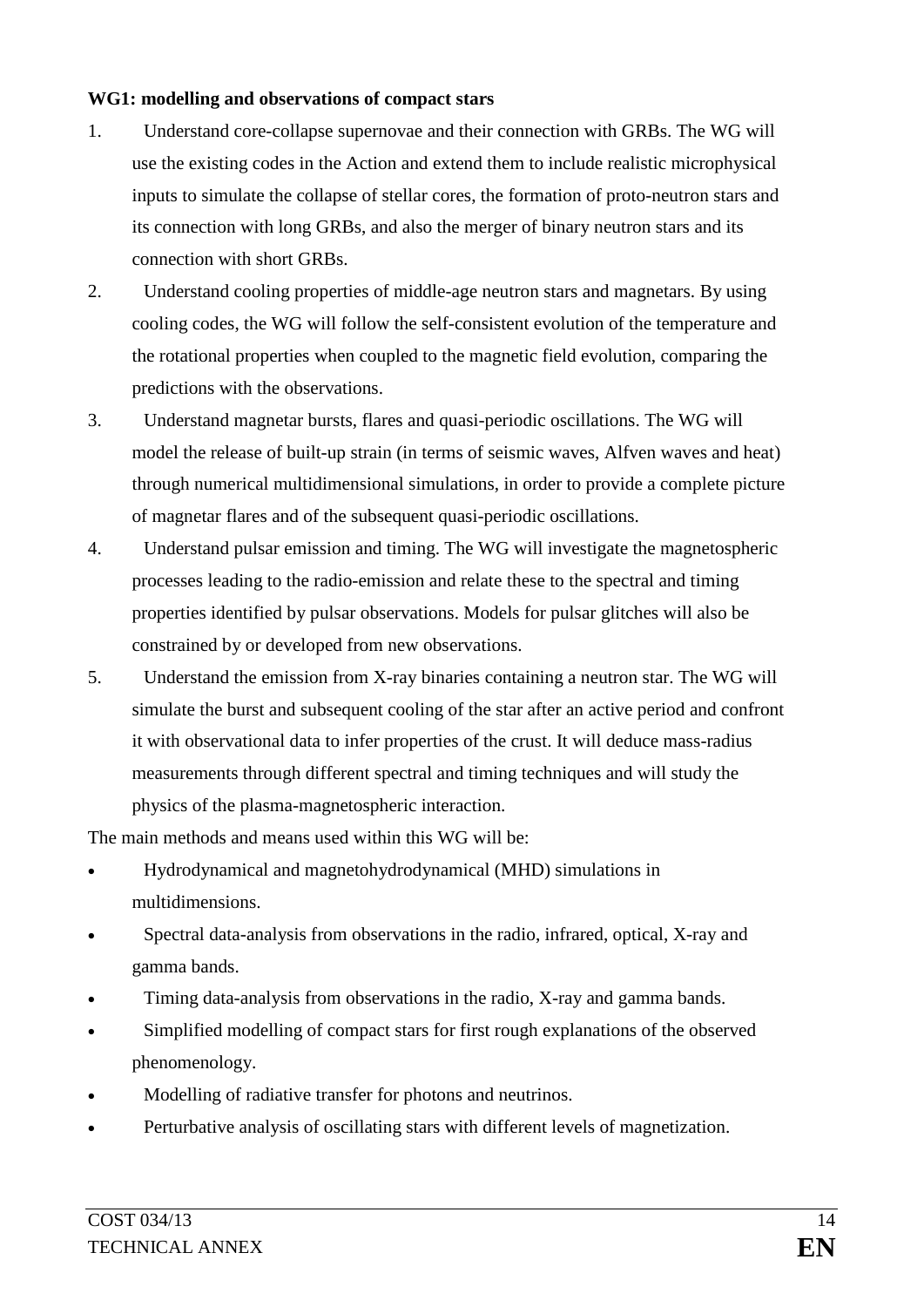### **WG2: physics of the strong interaction, theory and experiment**

- 1. Validate available equation of state across different experiments and observations. The WG will define a protocol where the equation of state, and the underlying interactions, are consistently checked and compared with nuclear experiments and observations of compact stars.
- 2. Investigate the predictions for the phase diagram of hot and dense matter, clarifying the role of phase transitions and exotic degrees of freedom predicted by nuclear physics and low-energy QCD.
- 3. Investigate superfluidity and superconductivity in dense matter. The WG will employ the numerous observations to understand the occurrence of superfluidity and superconductivity in various regions of compact stars and predict signatures revealing their presence in compact stars.
- 4. Calculate the transport properties and the reaction rates for validated equations of state. The WG will supply the simulations modelling core-collapse supernovae and binary neutron-star mergers with the transport properties and reaction rates of hot and dense nuclear matter.

The main methods and means used within this WG will be:

- Density functional theory.
- Mean-field theory and its extensions to collective behaviour and to pairing properties.
- Ab-initio approaches including Green-function, Brueckner, Fermi Hyper-Netted Chain, and MonteCarlo methods.
- Renormalization group techniques and effective field theory.
- Band-theory approaches.
- Statistical modelling for dilute nuclear matter.
- Thermodynamical approaches to phase transitions.

# **WG3: gravitational physics theory and observations**

- 1. Produce accurate models for the inspiral and merger of binary neutron stars. The WG will use large-scale multidimensional simulations in numerical-relativity to extract the radiating gravitational fields far from source, in form suitable for generation of templates for data analysis by observers.
- 2. Correlate the gravitational-wave signal to the neutron star equation of state. The WG will carry out a thorough exploration of how different candidate equations of state affect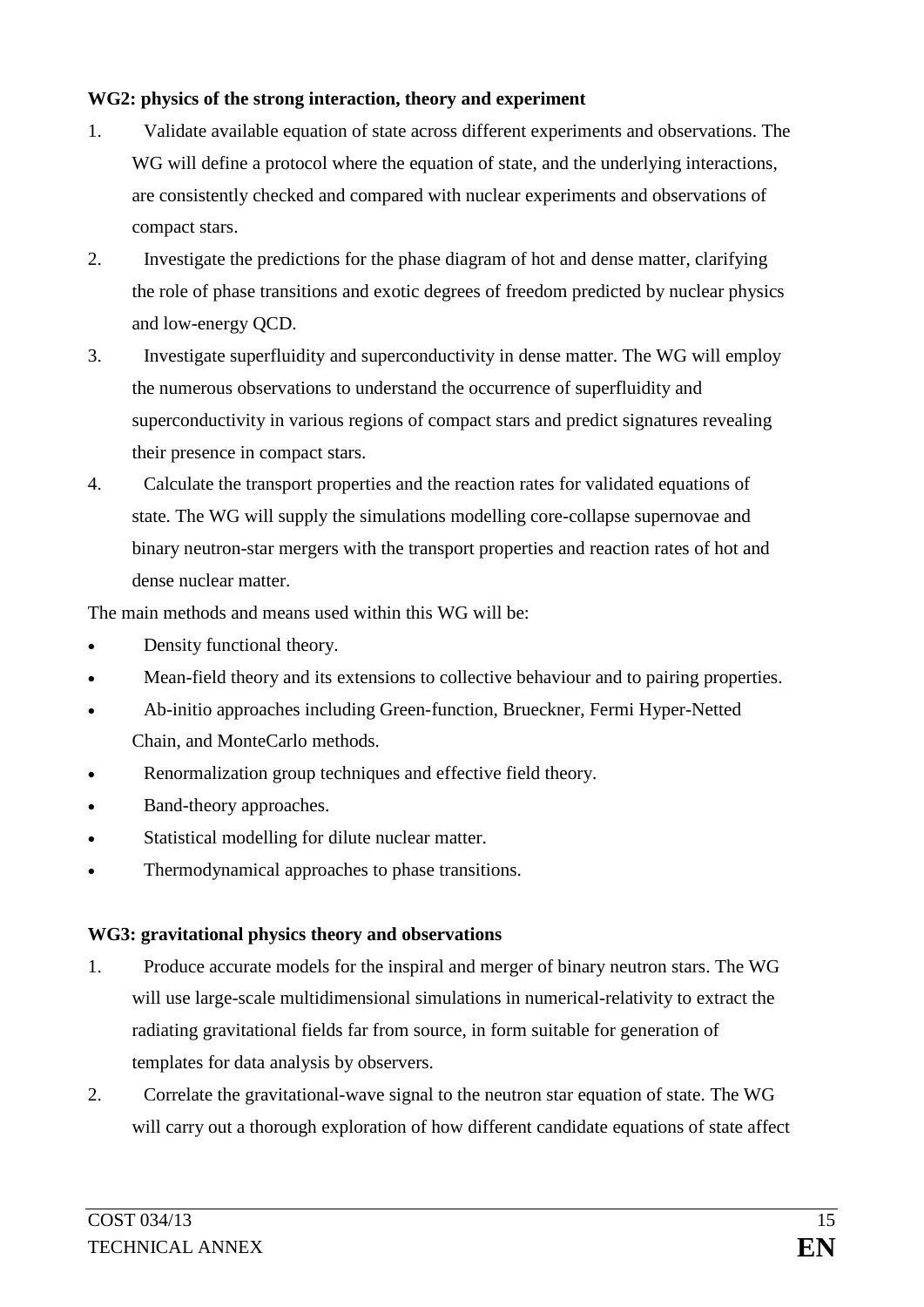the emitted gravitational waves. Once observations will be available, these will be used to constrain the equation of state.

- 3. Establish properties of electromagnetic counterparts to binary neutron star merger/GRBs. The WG will carry out the subsequent evolution of the ejecta produced in the merger to establish a link between the progenitor masses/equation of state and the electromagnetic emission. It will also investigate how the neutron-rich ejecta contribute to the chemical enrichment of the universe.
- 4. Quantify efficiency of gravitational-wave emission mechanisms from individual stars. In parallel with the above tasks, the WG will build detailed models of individual stars to examine the extent to which non-axisymmetries and oscillations produce gravitational waves.

The main methods and means used within this WG will be:

- Numerical-relativity hydrodynamical and MHD simulations in multidimensions.
- Perturbative analysis of oscillating stars.
- Post-Newtonian approximations to dynamics of binary systems.
- Simplified modelling of isolated stars for first rough explanations of observed phenomenology.
- Modelling of radiative transfer for photons and neutrinos.
- Match-filtering and time-frequency data-analysis techniques for gravitational wave signals.

To illustrate the high level of synergy among the different WGs, the table below reports how the different WGs address the fundamental questions listed in D.1.

|         | Quest. 1 Quest. 2 Quest. 3 Quest. 4 Quest. 5 Quest. 6 Quest. 7 Quest. 8 |  |  |  |  |
|---------|-------------------------------------------------------------------------|--|--|--|--|
| WG1 X   |                                                                         |  |  |  |  |
| $WG2$ X |                                                                         |  |  |  |  |
| WG3     |                                                                         |  |  |  |  |

This table will serve as a reference for the tasks and initiatives of the SAs. The filling factor in the table is already very high, indicating synergies well identified between the different WGs and hence among the different scientific communities. The goal of this Action is to strengthen these synergies and increase this filling factor even further.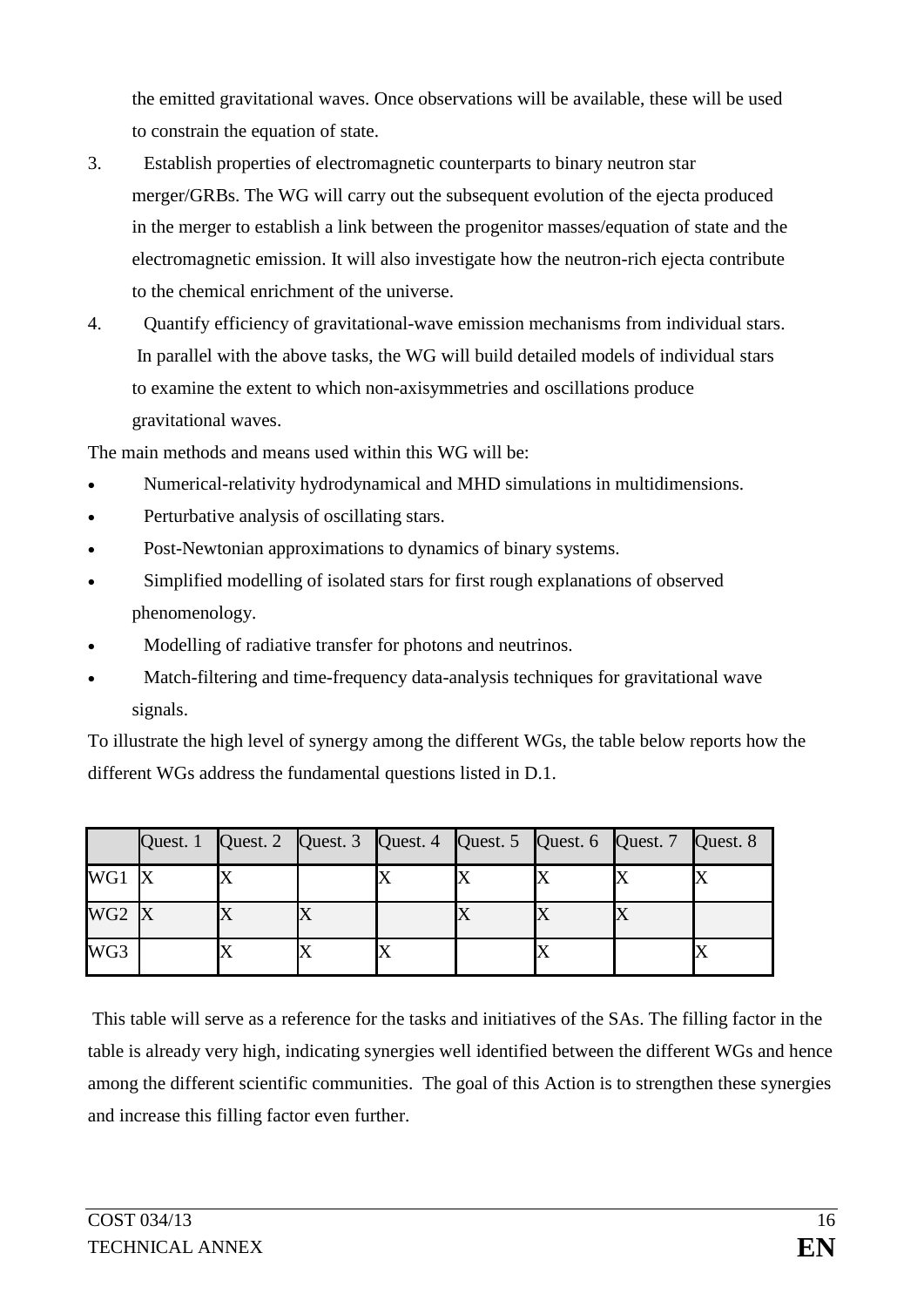#### **E. ORGANISATION**

#### **E.1 Coordination and organisation**

The management of this Action has a well-defined structure to ensure that all the goals are met and it will conform to the COST document "Rules and procedures for implementing COST Actions".

#### **(a) Management**

**Management Committee (MC).** The Action will be governed by the MC**,** which will be chaired by the Action Chair (AC), assisted by a vice-Chair (AVC).

**Work Group Leaders (WGL).** The WGLs will preside over the coordination of the different WGs, ensuring that the scientific goals are met and that the recommendations of the SAs are implemented and pursued. They will meet face-to-face twice a year during the "hands-on" workshops and at least every two months via teleconferencing together with the SAs (see Section E.2).

**Synergy Agents (SA).** The SAs will be responsible for the synergy between two or more WGs and will provide recommendations to the WGLs. They will meet face-to-face twice a year during the "hands-on" workshops and at least every two months via teleconferencing together with the WGLs (see Section E.2).

**Topic Leaders (TL).** Each WGL will nominate a TL to supervise one of the several activities in its WG. As a result, there will be a TL for WG1a, one TL for WG1b, and so on (see Section D.2). TLs will be selected among junior scientists who wish to acquire management skills. They will meet face-to-face twice a year during the "hands-on" workshops and at least once a month via teleconferencing (see Section E.2).

**Website Manager (WM).** The WM will preside over the building and maintenance of the Website (see Section E.1). The WM will have monthly teleconferencing meetings with the Gender Coordinator and the Outreach Coordinator for improvements and updates of the Website.

**Gender Coordinator (GC).** The GC will function as gender-balance coordinator, alerting the MC of potential conflicts and promoting the role of women at all levels. The GC will be responsible for *FemmeNet*, the gender forum on the Website that provides mentoring and counselling on family and career issues (see E.4). The GC will collaborate with the WM for the gender area on the Website. **Outreach Coordinator (OC).** The OC will be responsible for the organization of the outreach and dissemination activities of the Action. The OC will manage a yearly budget allocated to outreach initiatives and will collaborate with the WM on the outreach and dissemination area on the Website. **Steering Committee (SC).** A SC will be appointed by the MC to ensure a more efficient management. It will be composed of: the AC and the AVC, the WGLs, the SAs, the GC, the OC and the WM, for a total of 11 members. The SC will be responsible for the preparation of all the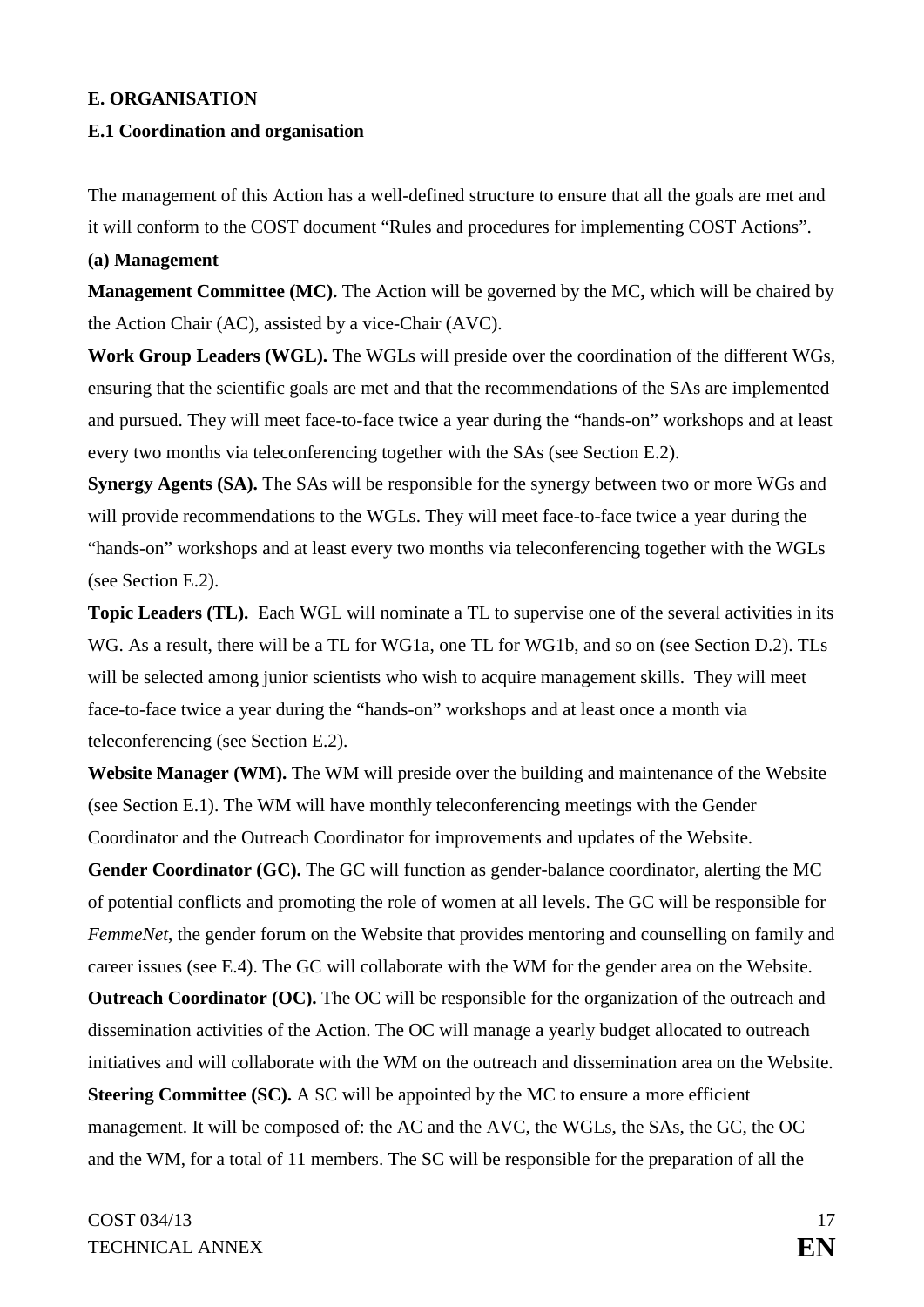documents required for the MC meetings and will propose most of the initiatives of the Action. The members of the SC will be elected during the kick-off meeting and their activities will have to be approved by the MC. The members of the SC will meet face-to-face twice a year during the "handson" workshops and every two months via teleconferencing (see Section E.2).

#### **(b) Scientific Coordination and Networking**

Scientific coordination and networking will be achieved through the following activities:

- 1. **Workshops and Training Schools.** An annual Workshop will be organized during the four years of the Action and the first three Workshops will be held in conjunction with a Training School. Each Training School will have a special but not exclusive focus on one of the three WGs of the Action. Each Workshop will provide a complete view of the research on compact stars, covering therefore topics in astrophysics, nuclear/subnuclear physics and gravitational physics. The Workshops will also be used by WGLs and SAs to report, advise and plan future research, while by the MC for administrative and steering purposes. Near the end of the Action there will be an interdisciplinary world-scale conference that will reflect the leading role of Europe in the field and will serve as a platform for discussing the future of the activities.
- 2. **Hands-on (scientific strategic) workshops.** WGLs and/or SAs will meet in short, concentrated, smaller-scale meetings with the TLs to ensure active collaboration within WGs and among WGs. Together with meetings at the time of the general Workshop, WGLs, TLs and SAs will also meet at least once more a year (preferably 6 months after the main Workshop). These additional meetings can take place at different times and places depending on the agendas of the different WGs. WGLs and SAs will also have monthly meetings via teleconferencing facilities.
- 3. **Seminar sharing.** Whenever possible, seminars scheduled on the Website will be shared via videoconferencing to all the institutions able to receive them either passively (e.g., via direct streaming) or actively (e.g., via the H.323 protocol).
- 4. **Dissemination of the Action.** A Website will be built following the COST Office requirements. Dissemination will include information about research activities, workshops, training schools, training courses, seminars, job opportunities, and gender forum.

#### **(c) Milestones**

The Action will run for four years. The main milestones will be: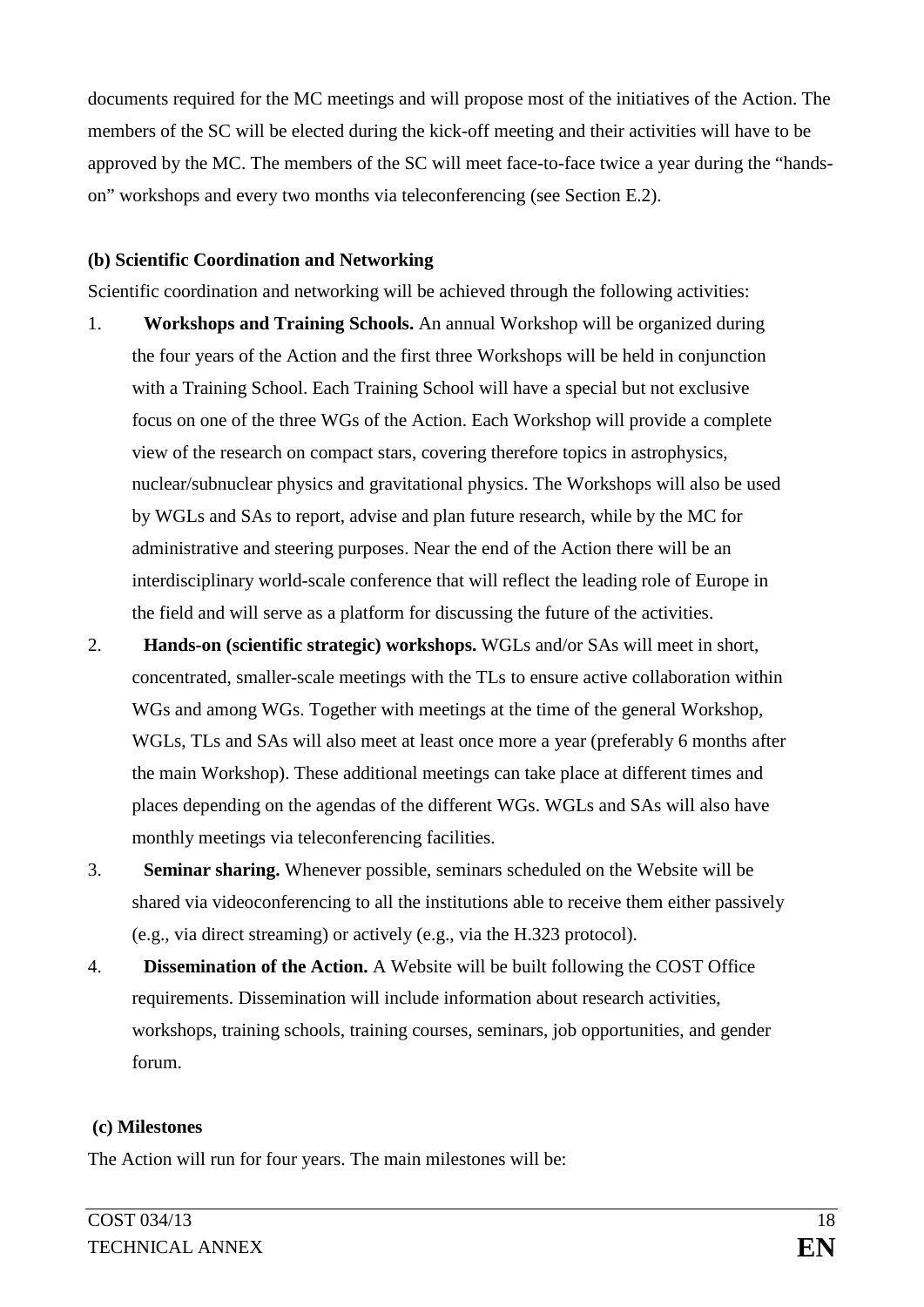|              | <b>YearMILESTONES</b>                                                                                                                                                   | <b>DELIVERABLES</b>                                                                                     |
|--------------|-------------------------------------------------------------------------------------------------------------------------------------------------------------------------|---------------------------------------------------------------------------------------------------------|
| $\mathbf{1}$ | Kick-off meeting; all members of SC are appointed.<br>1st School and Workshop; MC meeting; Workplan<br>established                                                      | Website fully operational<br>WG reports, Annual Report<br>1st School and Workshop                       |
| 2            | 2nd School and Workshop;<br>MC meeting; Workplan established.<br>Hand-on SC and WG/SA meetings. Compose released. 2nd School and Workshop                               | WG reports, Annual Report<br>Gender/Outreach activities                                                 |
| 3            | 3rd School and Workshop;<br>MC meeting; Workplan established.<br>Hand-on SC and WG/SA meetings. Compose updated. 3rd School and Workshop                                | WG reports, Annual Report<br>Gender/Outreach activities                                                 |
| 14           | 4th Workshop.<br>MC meeting; white paper started.<br>Hand-on SC and WG/SA meetings. Compose updated.<br>Final conference; planning of future activities. White<br>paper | WG reports, Final Report<br>Gender/Outreach activities<br>4th Workshop<br>Final conference; white paper |

## **E.2 Working Groups**

The Action's scientific plan is structured in three Working Groups: WG1 (astrophysics), WG2 (nuclear/subnuclear physics), WG3 (gravitational physics). Within each WG a senior WGL will be appointed by the MC, who will then select junior TLs for each of the topics of the WG (see D.2 for a description of the WG topics). One of the TLs will act as vice-WGL, replacing the WGL at meetings that cannot be attended. WGLs will coordinate the WG networking, report to the SC and the MC, and provide the scientific input for the annual reports. Depending on the scientific progress, as well as on the progress of the research within the Action, the WGs might be adapted at a later stage. The SAs will coordinate with the WGLs the networking research activities described in Section D to facilitate the synergy between different WGs. After two years, the MC may nominate new WGLs and SAs.

#### **E.3 Liaison and interaction with other research programmes**

As mentioned in Section B.4, there are two COST Actions that have a very different focus to the one here, but with which this Action may have some points of interaction. For example, for "Black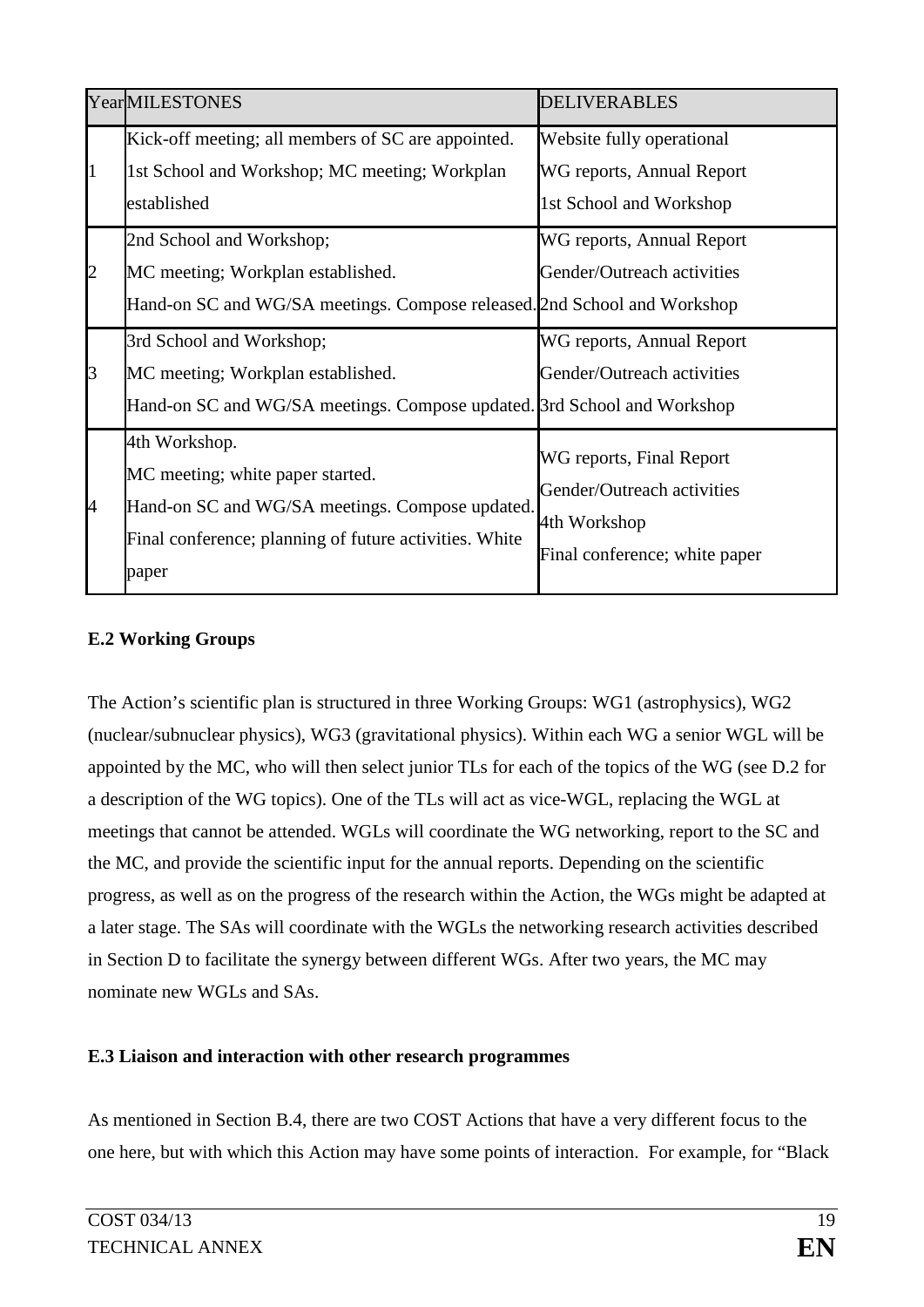holes in a violent universe" (MP0905), there may be common interests in observations of galactic X-ray binary systems, irrespective of whether they contain a black hole or a neutron star. For "The String Theory Universe" (MP1210), there could be a common interest in exploring new phases of the QCD phase diagram. This Action will interact with these other Actions by fostering the organization of common workshops, invitations of speakers to the Action workshops and schools. Moreover, the Action will serve as a catalyst for existing collaborations between groups in the Action and other high-ranking scientific institutions or research programmes e.g. European Research Council (ERC) projects related to the field, or Horizon 2020 programmes, both within and outside Europe. The Action will attract these partners to its schools and workshops, encouraging common initiatives.

### **E.4 Gender balance and involvement of early-stage researchers**

This COST Action will respect an appropriate gender balance and considerable involvement of early stage researchers (ESR) in all its activities and the Management Committee (MC) will place this as a standard item on all its MC agendas.

The MC will appoint a Gender Coordinator (GC), who will be an active member of the SC (see Section E.1).

More specifically, through the activities of the GC, the MC will:

- Promote active participation of women scientists within the network. Particular attention will be paid to ensure the presence of women in scientific committees and as speakers in Workshops and Training Schools. Senior female scientists, as well as outstanding young researchers will act as role models for subsequent generations.
- Identify and adopt best practices across Europe for addressing the gender imbalance, e.g., by publicizing the impact of dedicated Ph.D. scholarships to outstanding young female researchers.
- Mentor and support young women at the beginning of their scientific careers through a dedicated forum on the Action Website.
- Monitor the growth of the scientific female community by collecting data on the number of female participants in Training Schools and Workshops and of female lecturers and speakers.

The Action will also be committed to provide high-level and cross-disciplinary education to ESRs. The Action will provide additional means in educating students with a wide area of expertise and interdisciplinary competences. The Action will coach the ESRs by the following means: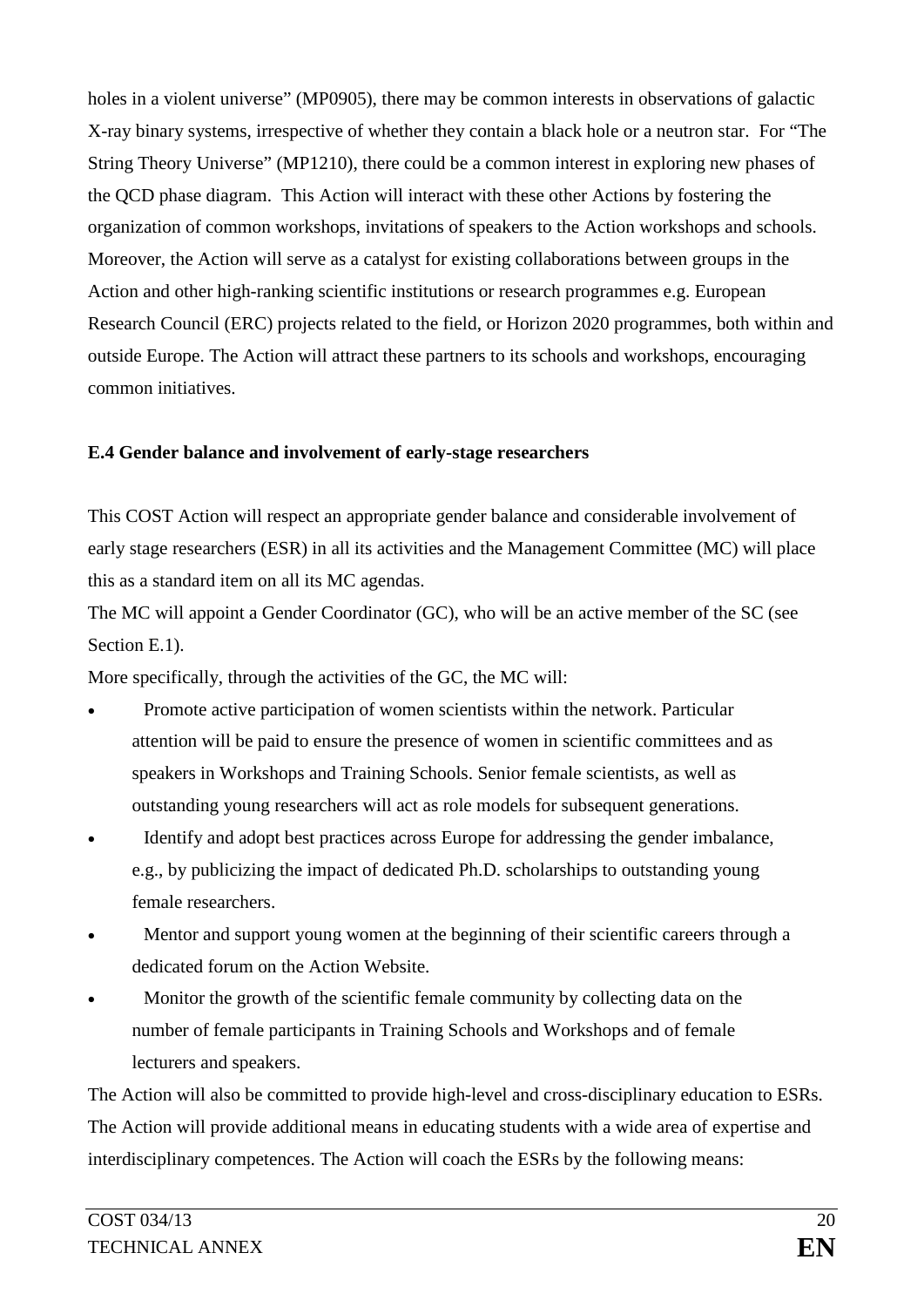- "Learning on the job": Collaboration between experienced researchers and ESRs at all levels, including devolving management tasks and outreach activities to ESRs.
- Acquisition of managing skills by selecting TLs among ESRs and through the supervision of WGLs. These management skills will prove useful for future careers, both academic and not.
- Acquisition of proposal-writing skills by requiring students to submit proposals for exchange visits which will be funded only when the proposal will appear convincing to the SC.
- Participation of ESRs in the WG meetings, workshops and conferences.
- Training Schools and Workshops will expose ESRs to the current research and open problems. ESRs will be encouraged to present their results and to participate in the organization activities.
- Internships at institutions with core expertise that are outside those of ESR's home institution. These will be encouraged to be a standard aspect of the doctoral thesis preparation.
- Promotion of the mobility of ESRs through short-term scientific visits. These provide an excellent opportunity for broadening their scientific horizons, for acquiring new skills and for promoting interdisciplinary activities among the different communities in the Action.

# **F. TIMETABLE**

The Action will be executed over four years, as shown in the planned timetable below. Due to the nature of the open and flexible framework of this Action, a readjustment of the scientific and organizational activities could be easily arranged, should this become necessary. The required changes will be identified by the MC and implemented by the SC. The first six months will be dedicated to initiate the entire Action.

| <b>Activity/Year</b>    |    |   |   |   | $\mathbb Z$ | $\overline{2}$ | Ľ  | $\mathbb{Z}$ | 3        | ß | <sup>3</sup> | Ľ3 | 14 | <sup>4</sup> | 14 | 4            |
|-------------------------|----|---|---|---|-------------|----------------|----|--------------|----------|---|--------------|----|----|--------------|----|--------------|
| WG1                     | IX | X | Х | X | X           | IX             | X  | IX           | X        | X | X            | X  | X  | X            | IX | X            |
| WG <sub>2</sub>         | X  | X | X | X | X           | IX             | X  | X            | X        | X | X            | X  | X  | X            | X  | $\mathbf X$  |
| WG3                     | IX | X | x |   | X           | X              | IX | IX           | <b>X</b> | X | X            | IX | X  | X            | IX | $\mathbf{x}$ |
| <b>Other activities</b> |    |   |   |   |             |                |    |              |          |   |              |    |    |              |    |              |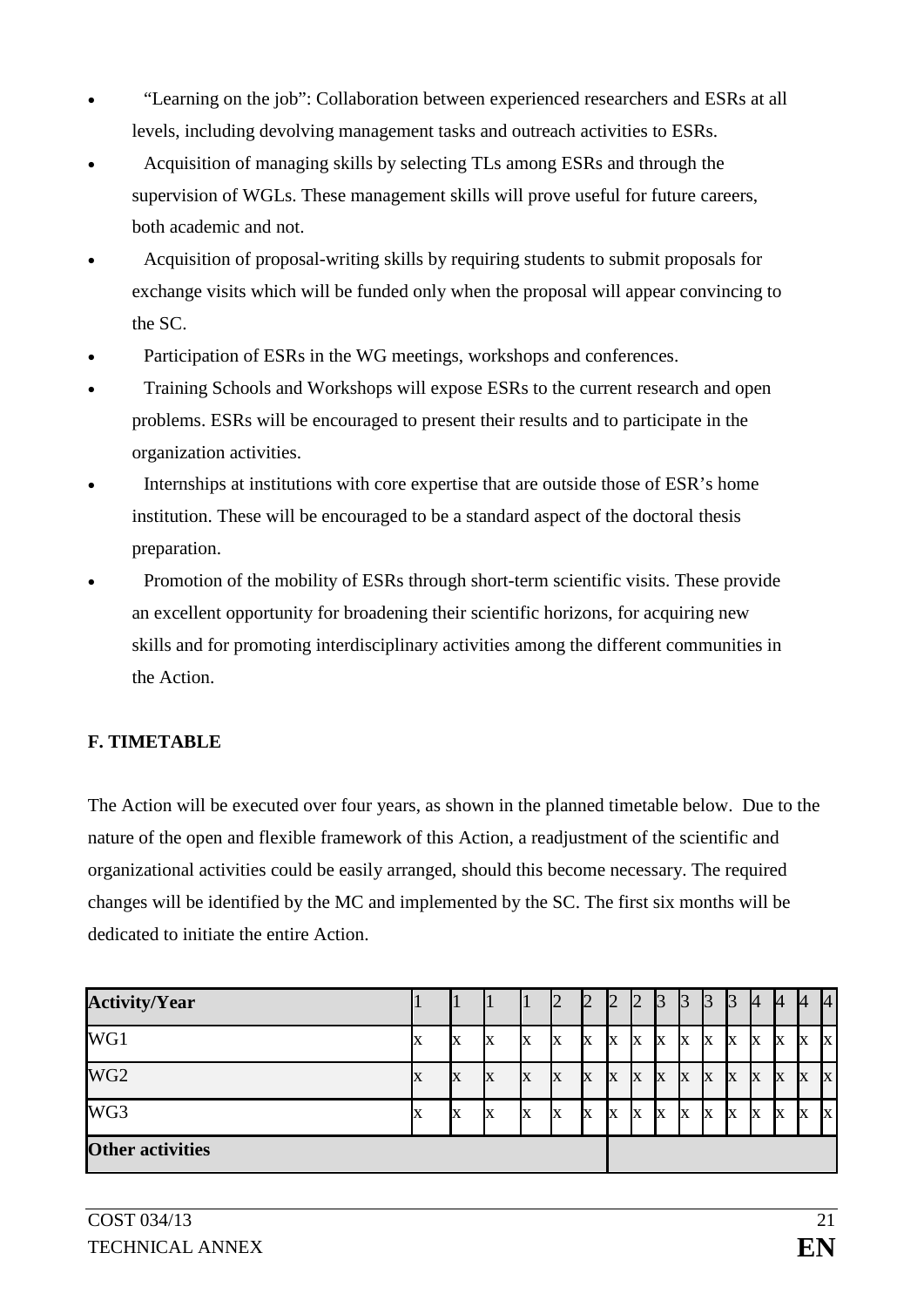| kick-off meeting           | $\bf{X}$    |                         |                         |   |   |              |   |                         |              |                       |              |              |              |              |             |   |
|----------------------------|-------------|-------------------------|-------------------------|---|---|--------------|---|-------------------------|--------------|-----------------------|--------------|--------------|--------------|--------------|-------------|---|
| MC appoints SC             | $\mathbf X$ |                         |                         |   |   |              |   |                         |              |                       |              |              |              |              |             |   |
| <b>Establish WGs</b>       | $\bf{X}$    |                         |                         |   |   |              |   |                         |              |                       |              |              |              |              |             |   |
| Establish Workplan         | X           |                         |                         |   |   |              |   |                         |              |                       |              |              |              |              |             |   |
| Setup of Website           |             | $\overline{\mathbf{X}}$ |                         |   |   |              |   |                         |              |                       |              |              |              |              |             |   |
| Release of Compose         |             |                         |                         |   | X |              |   |                         |              |                       |              |              |              |              |             |   |
| MC, SC meetings            |             |                         | X                       |   |   | X            |   | $\overline{\mathbf{X}}$ |              | X                     |              | X            |              | X            |             | X |
| WG/SA meetings             |             |                         | X                       |   |   | $\bf{X}$     |   | X                       |              | X                     |              | X            |              | X            |             | X |
| <b>Training School</b>     |             |                         | X                       |   |   | $\bf X$      |   |                         |              | X                     |              |              |              | X            |             |   |
| Workshop                   |             |                         | $\overline{\mathbf{X}}$ |   |   | X            |   |                         |              | $\overline{\text{X}}$ |              |              |              | Ix           |             |   |
| <b>Final Conference</b>    |             |                         |                         |   |   |              |   |                         |              |                       |              |              |              |              |             | X |
| Gender activities          | $\mathbf X$ | $\bf X$                 | X                       | X | X | $\mathbf{x}$ | X | $\mathbf{x}$            | $\mathbf{x}$ | $\mathbf{x}$          | $\mathbf{x}$ | $\mathbf{x}$ | $\mathbf{x}$ | $\mathbf{x}$ | X           | X |
| <b>Outreach activities</b> |             | $\overline{\mathbf{X}}$ | X                       | X | X | X            | X | $\bf{X}$                | X            | $\mathbf{x}$          | $\mathbf{X}$ | $\mathbf x$  | $\mathbf x$  | X            | $\mathbf X$ | X |

## **G. ECONOMIC DIMENSION**

The following COST countries have actively participated in the preparation of the Action or otherwise indicated their interest: AT, BE, CH, CZ, DE, DK, EL, ES, FR, HR, HU, IL, IT, NL, NO, PL, PT, RO, SE, SK, TR, UK. On the basis of national estimates, the economic dimension of the activities to be carried out under the Action has been estimated at 88 Million  $\epsilon$  for the total duration of the Action. This estimate is valid under the assumption that all the countries mentioned above but no other countries will participate in the Action. Any departure from this will change the total cost accordingly.

## **H. DISSEMINATION PLAN**

## **H.1 Who?**

The outreach and dissemination activities will be under the responsibility of the OC, who will be a member of the SC and who will interact closely with the WM and the GC. The dissemination plan will be directed towards two main target groups, internal and external to the Action, and the relevant material will be adapted to these different targets.

The internal group will consist of scientists who have joined the Action: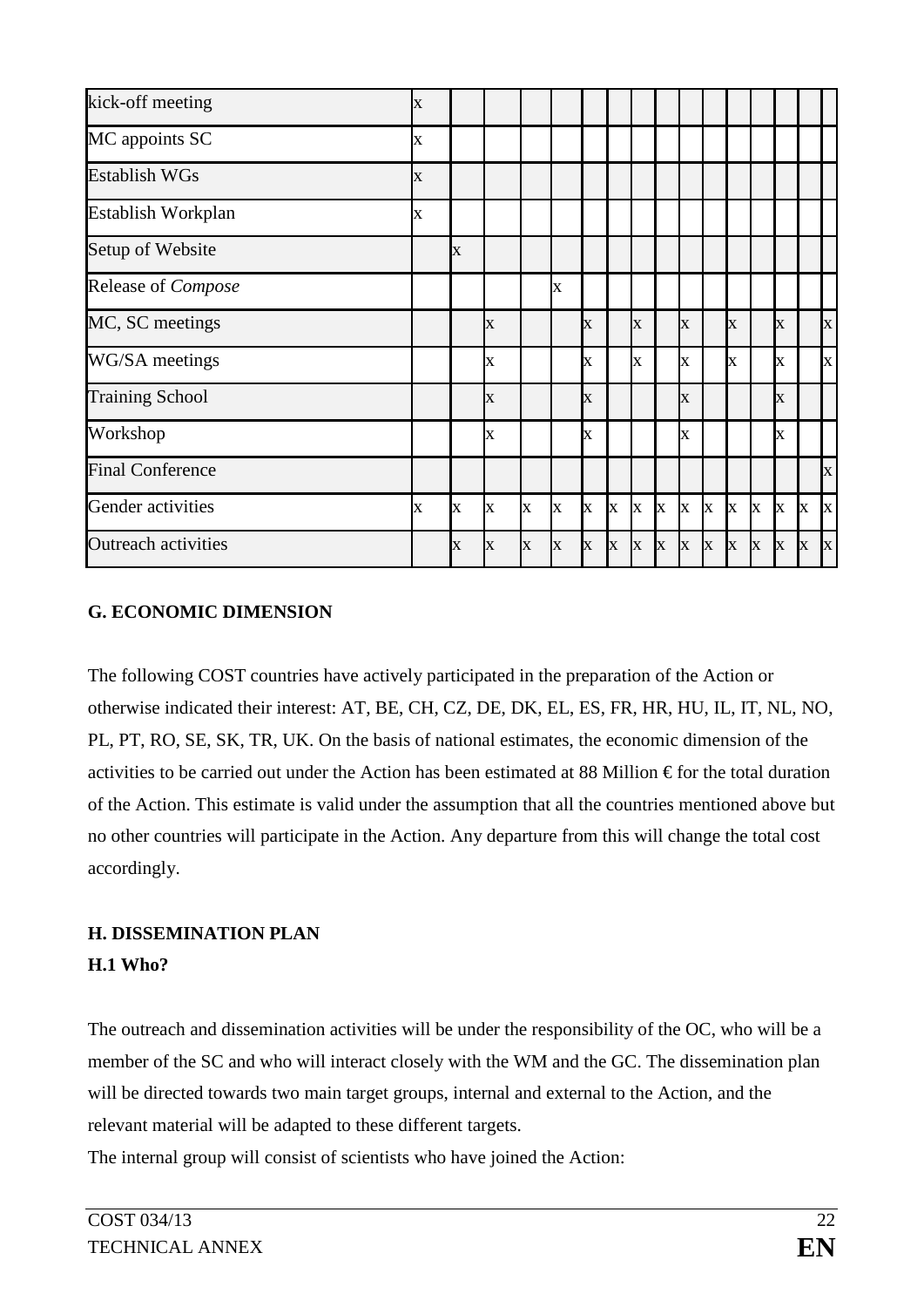- Staff scientists and young researchers, with special attention to female scientists and students.
- Graduate students (MSc and PhD).

The external group will consist of people or institutions outside the Action:

- Other researchers and students interested in the physics of compact stars.
- Universities and research institutions worldwide.
- National and European funding agencies.
- Opinion formers and governmental research-policy decision-makers at national and EU levels.
- Media: scientific and non-scientific press, digital media and TV.
- High-school students, physics and astronomy fairs, and planetariums.
- Members of foundations and cultural societies.
- General public.

## **H.2 What?**

The dissemination plan will be based on four main initiatives:

1. The setup of a web-based mailing list containing all members of the Action and which will be used for rapid exchange of information and effective coordination.

2. The setup of a dedicated Website, managed and updated by the WM, containing different levels of access:

- A password-protected area with information of pertinence to the MC members, e.g. minutes of the meetings, budgetary tables, communications from funding agencies, etc.
- An open-access area containing information about activities and events within the Action, seminars at different institutions, job opportunities, and student fellowships.
- An open-access area containing a dynamically updated database of the members of the Action with their contact information, a database of publications produced by the members of the Action, information about activities and events worldwide related to the physics of compact stars, the management and group structure of the Action.
- An open-access area containing all of the scientific results obtained within the Action, but also work from colleagues worldwide.
- An open-access area directed to the general public and designed to communicate in a non-technical style the aim and purpose of the Action, the most relevant results obtained, and more generally to inform the general public about the physics and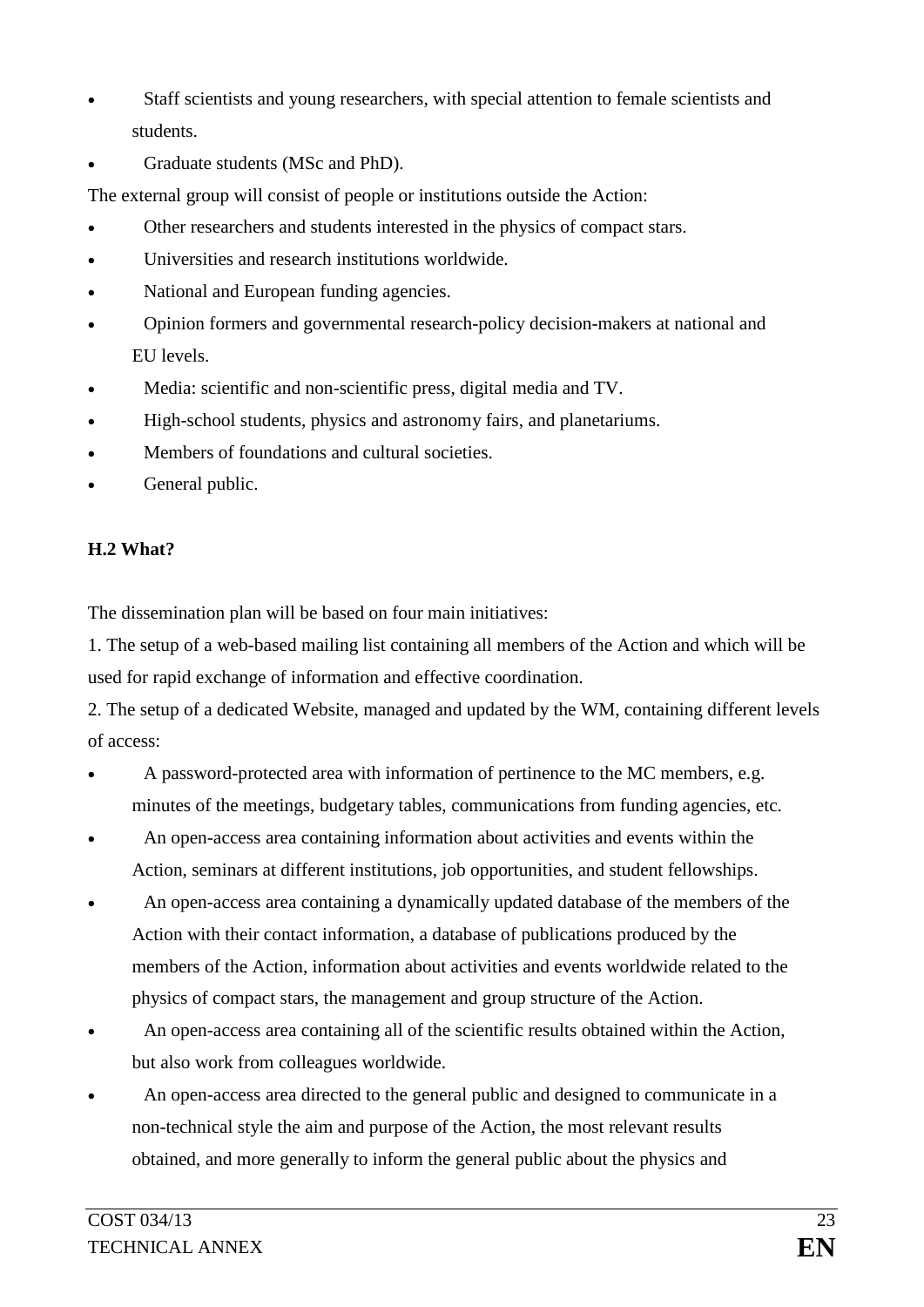astrophysics of compact stars and their relevance for understanding the fundamental properties of matter.

- *FemmeNet*, an open-access web-based gender forum, to allow female scientists and students to exchange experience and advice. Overseen by the GC, the forum will also provide counselling on family development and career opportunities for female scientists.
- 3. The organization of events for internal and external target groups:
- Training Schools, Workshops and Conferences organized by the Action and targeted to the students and/or the researchers of the Action, but also to the general scientific community with interests overlapping with those of the Action.
- Outreach activities for school students, non-technical talks in high schools, cultural societies and planetariums, participation of Action scientists to physics and astronomy fairs or special events, popular articles and press releases.

4. The dissemination of numerical codes developed within the Action and needed for the research on the physics of compact stars. Two main password-protected repositories will be setup and containing:

- Multidimensional codes; these will be provided by the different groups in the Action and made available to students and young researchers, both within the Action and outside of it.
- The *Compose* database, developed within the Action and containing suitably formatted tables for the different available equations of state of hot and cold dense matter. The material in *Compose* will be available to all scientists within the Action and more in general to anyone working in astronuclear physics.

# **H.3 How?**

This Action will monitor the dissemination activities through the following routes:

- The Website will be the main tool for the dissemination strategy, directed to the three levels (MC members, scientists, and general public) by including conferences, workshops, training schools, publications, proceedings, job opportunities, open calls, access to scientific and annual reports, minutes and information on MC and WG meetings.
- A mailing list will be setup including all members of the Action and allowing for rapid information exchange and coordination.